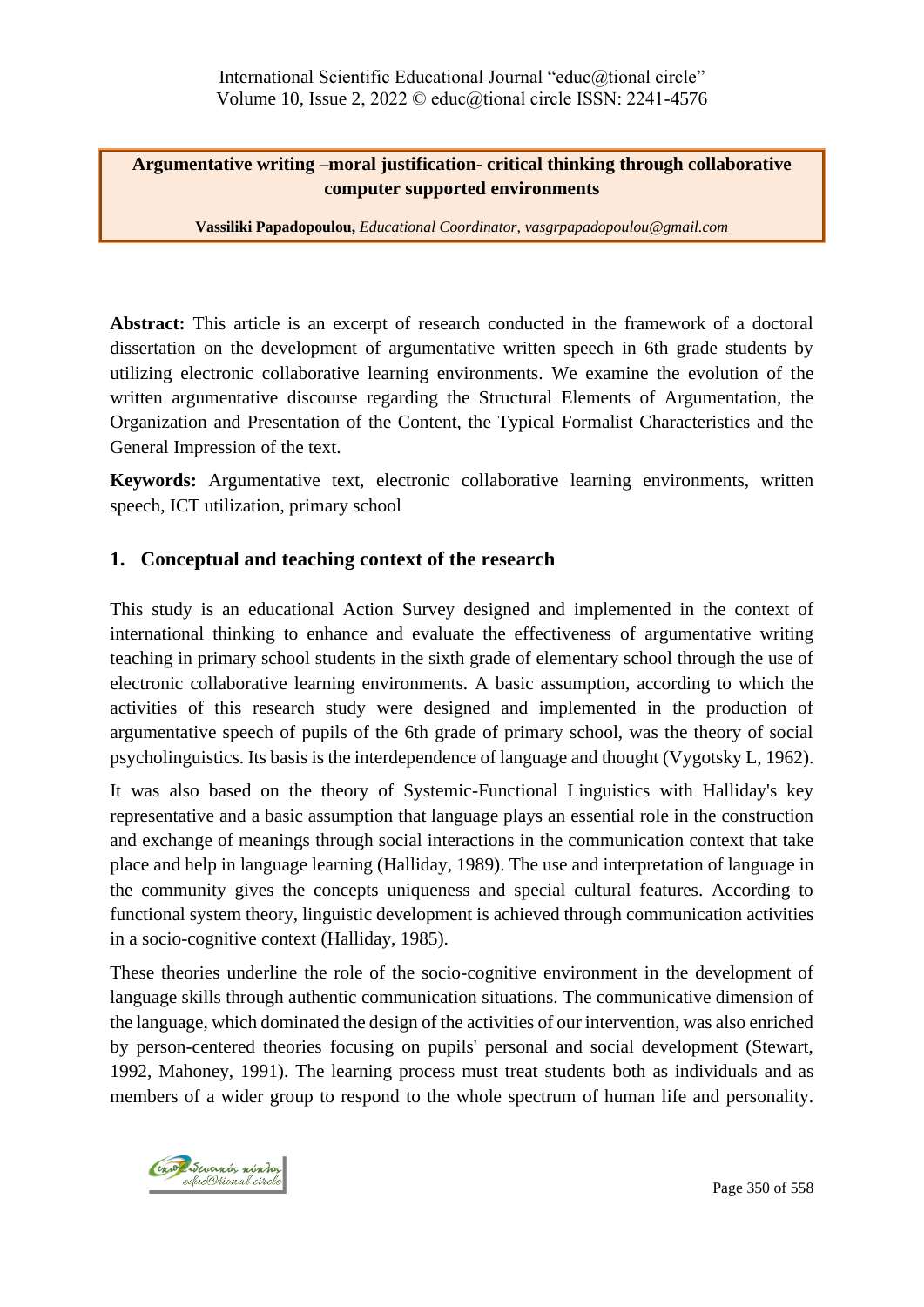Within this framework, we have designed individual and collaborative writing activities in the intervention we have carried out.

Critical Pedagogy redefines the role of traditional literacy in critical literacy, emphasizing the socio-cultural model. According to Shor & Freire (1987), Giroux (1997), literacy allows people to think study and reflect their ideas on the world, acquire cognition freedom and cultural awareness to be emancipated, to change the world by associating language with ideology and power. Kostouli T. (2005) states that understanding the information contained in the texts and the acquisition of knowledge is not enough. What is needed is "subjects to become critically literate" through textual and communicative processes that take place in the classroom to comodulate the Reasons (attitudes, views) as defined by Gee (1996).

The design and implementation of the program was largely based on the Genre- based literacy Model, which emphasizes the text, where the structure and the lexicomorphological elements of the language are harmonized to give meaningful clarity and to respond to their communication purpose. The aim is knowledge of the rules of construction of different genera and types of speech and text (Sinor, 2002), the argumentation in this case. In the three stages, pre-writing, writing and post-writing, various teaching aids are proposed. Learning takes place within a pedagogical framework that activates the learner's cognitive and linguistic potential by contributing experienced individuals to the development and evolution of the student as a gradual autonomy, with decreasing leadership, following the principles of Mediation Pedagogy (Cope & Kalantzis, 1993). The new knowledge is realized through participation in group collaborative schemes that are gradually evolving into a Learning Community and results from the mediation of the teacher, who organizes and guides the students in this process, and the more experienced members of the group. The pedagogical application of Multilingualism has been utilized so that students can use new social practices in structured activities that alternate different forms of speech (spoken, written, electronic, digital) without being manipulated by them in the modern world of technological development.

The learning activity was organized, structured and simplified by the researcher in order to be perceived by the student and thus to regulate himself in the performance of this activity. The sharing of knowledge was foreseen between the members of the learning community and between individuals and tools, such as computers in our case. The theory of situated learning examines learning within the social context in which it is realized, but also the mental and material tools that mediate for its realization. From this point of view, learning is a social interaction that takes place through cognitive apprenticeship processes with experienced social scientists such as the teacher and cognitive apprenticeship (Rogoff, 1990) and with activities that are integrated into wider communities of practice, where members work together to achieve a "community of practice" (Wenger, 1998). Socio-cultural approaches and theoretical models of framed and distributed learning have formed the basis of collaboration between students to achieve their computer-aided work.

Within this framework, that extends socio-cultural theory, we have included electronic environments as mediating tools in the Developing Zone for the implementation of learning.

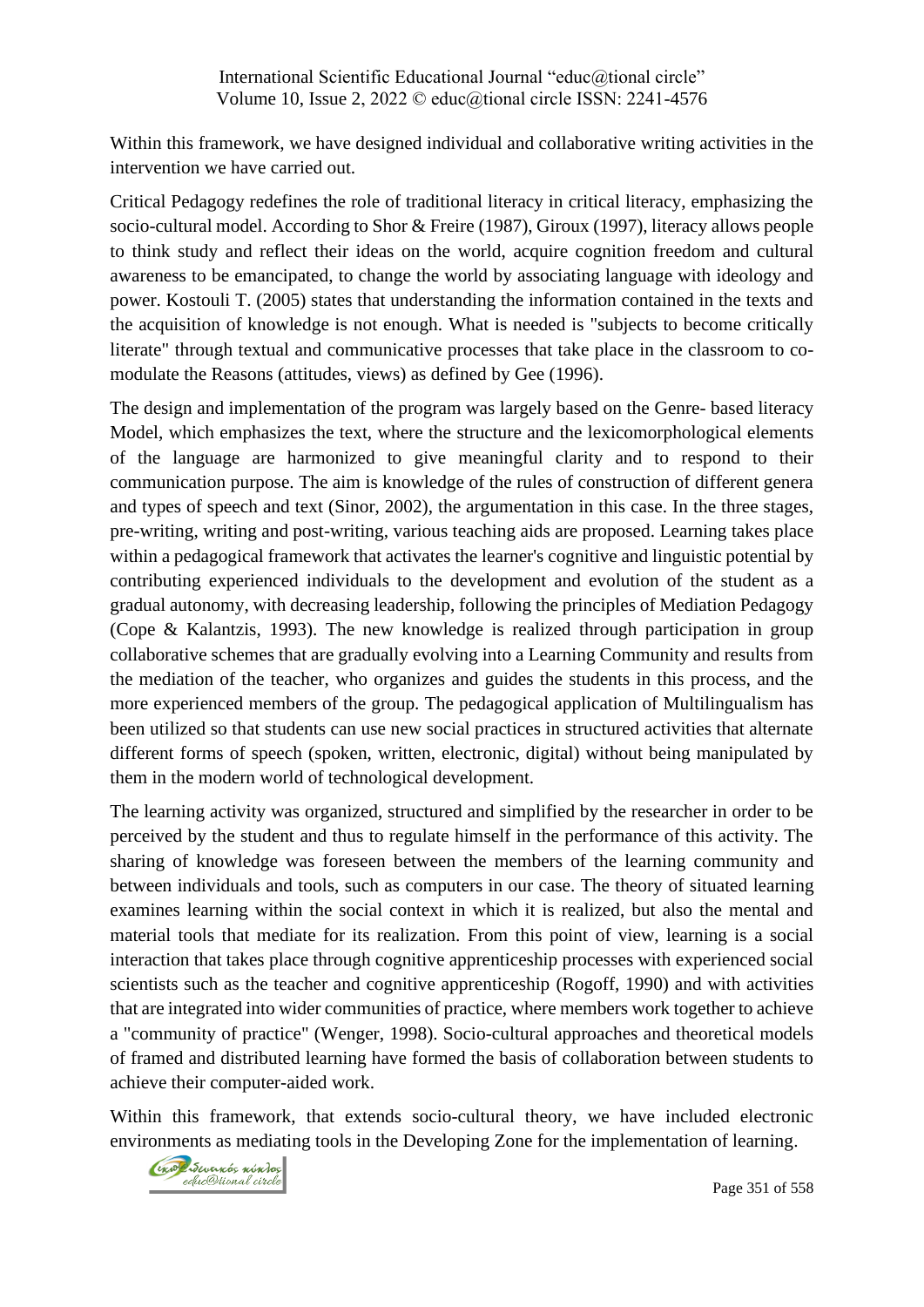The Computer Assisted Collaborative Learning Systems (CSCL, Computer Assisted Cooperative Learning) teaching model that we initially followed in the Inspiration environment provided for the collaboration of students who were physically present in the same space (Scardamalia et al., 1989, Lipponen et al., 2003). Then the computer was the mediator of communication and collaboration of students, without their physical presence in the same space, in the peer-writing activities of their classmates and in the collective article writing (Wiki). The teaching model we have followed is more suited to Knowledge Integration, where "reason and dialogue play a key role in exploration and understanding, as well as technology used to mediate but and to structure this dialogue "(Avouris et al., 2009). The basic principle is cooperation on the synthesis of knowledge, where through the discussion the students present their ideas and the others comment, think further, revise and compose new ideas. Thus, reason and dialogue allow the externalization of ideas and the reasoning of the answer or positioning is depicted and can be used as a model for other pupils (Avouris et al., 2008).

The learning of the argumentation in our teaching experiments foresaw its delimitation as a textual genre, the understanding of the nature of the argumentation, the choice of teaching methods and techniques and the creation of a social (cooperative) and framework material (mediation of electronic environments) for the effective implementation of our goal. In contrast to the narrative, which informs the receiver, in argumentation the function of the language is intended to affect the receiver. Every text / speech is also a "speech event", as it is produced, "distributed" and "consumed" within a particular communication context, which is moreover characterized by a lesser or greater degree of conformity "and this determines the style of argumentation (Politis P., 2000).

In our program we followed a variety of teaching practices aimed at mediating in the knowledge and understanding of the argument and the other elements of the argumentation that make up this textual type of written discourse. The use of explicit teaching in our application has been proven to be a positive contribution to the writing of arguments as well as the standardization and analysis of examples (Nussbaum & Schraw, 2007) . The method of explicit teaching and through the decomposition of the textual kind of argumentation into its structural features enhances self-observation and self-improvement in the writing of texts and cultivates the metacognitive abilities of the students.

Toulmin, for the first time through "thinking schemes" (Verheij, 2005) modeled the shape of the everyday argument and the superstructure of the arguments in six structural components: questionable topic, evidence supporting the positions, warrant for justification / justification between data and position, backing to logically rebuttal of the opposite view and Qualified claim with redefinition its position. His model is considered classical and has power even today.

In order for students to understand the structure of the argument, we relied on the simplistic model of Mitchell and Riddle (2000,) to construct the arguments on the maps they constructed. Three are the dominant elements of this model:

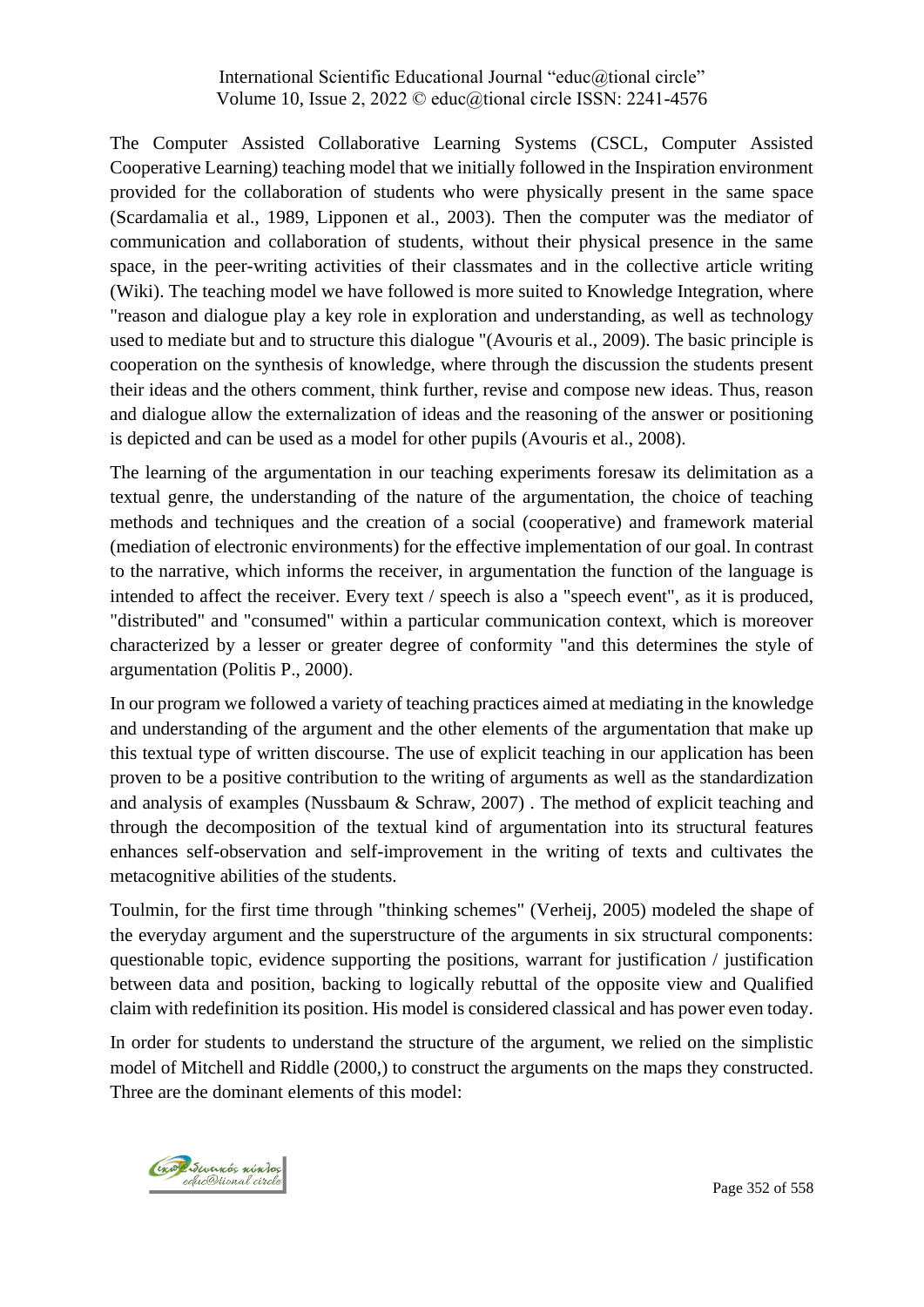- The claim, that is, the conclusion or assertion that the author of these two points leads to. Here is the adverb "then".
- The justification that provides evidence for the justification of the item and is attributed to the justification link "because".
- Validation principles are possible facts and claims that make it easier to link the position to the information. Here is the time-hypothetical link "if" (Englezou, 2011).

The use of graphs, used in the electronic environments of conceptual mapping, for the construction of the organizational structures of the argument and the argument, has been a mediating tool in the organization of knowledge in visual formulas that are more easily incorporated in the work memory (Nussbaum & Schraw, 2007), so pupils are exempted from extra cognitive load during writing.

### **2. Methodological practices**

The sample of the survey consists of 40 students in two parts of an urban area in Eastern Attica. Didactic intervention took place two hours a week in each department for 8 months. The methodology for developing the learning scenario is that of the Project. In our research we used tests (initial and final) before and after didactic intervention which is one of the most widespread techniques in pre-post testing. The analysis of content of the Worksheets and the written texts produced by the students in two different phases (initially before the intervention and eventually after the intervention) was used in the diagnostic and final evaluation of the development of linguistic and argumentative capacity, critical thinking and moral judgment, and justification. We note that we have quantified the data that resulted from the analysis of texts in order to highlight personal research crises with the quantitative aspects of our experience.

### **3. Research cases and results**

The results of the study are presented below based on the research questions that have been asked. The first question is:

• "If - and how - the pedagogical exploitation of the particular capabilities of some open tools of modern digital technology (in particular digital conceptual mapping and word processors) greatly facilitates the upgrading of the quality of textbooks of elementary school students at form level , structure and arguments, as well as the justification of the moral crisis".

Then we present the statistical analysis of the written data, ie the texts produced by the students before (Post-test) and post-test implementation of the Program "Development of Argumentation in Cooperative Electronic Learning Environments" to students of FT class of a municipal urban area of the prefecture of Attica in Greece. In order to evaluate the data of our

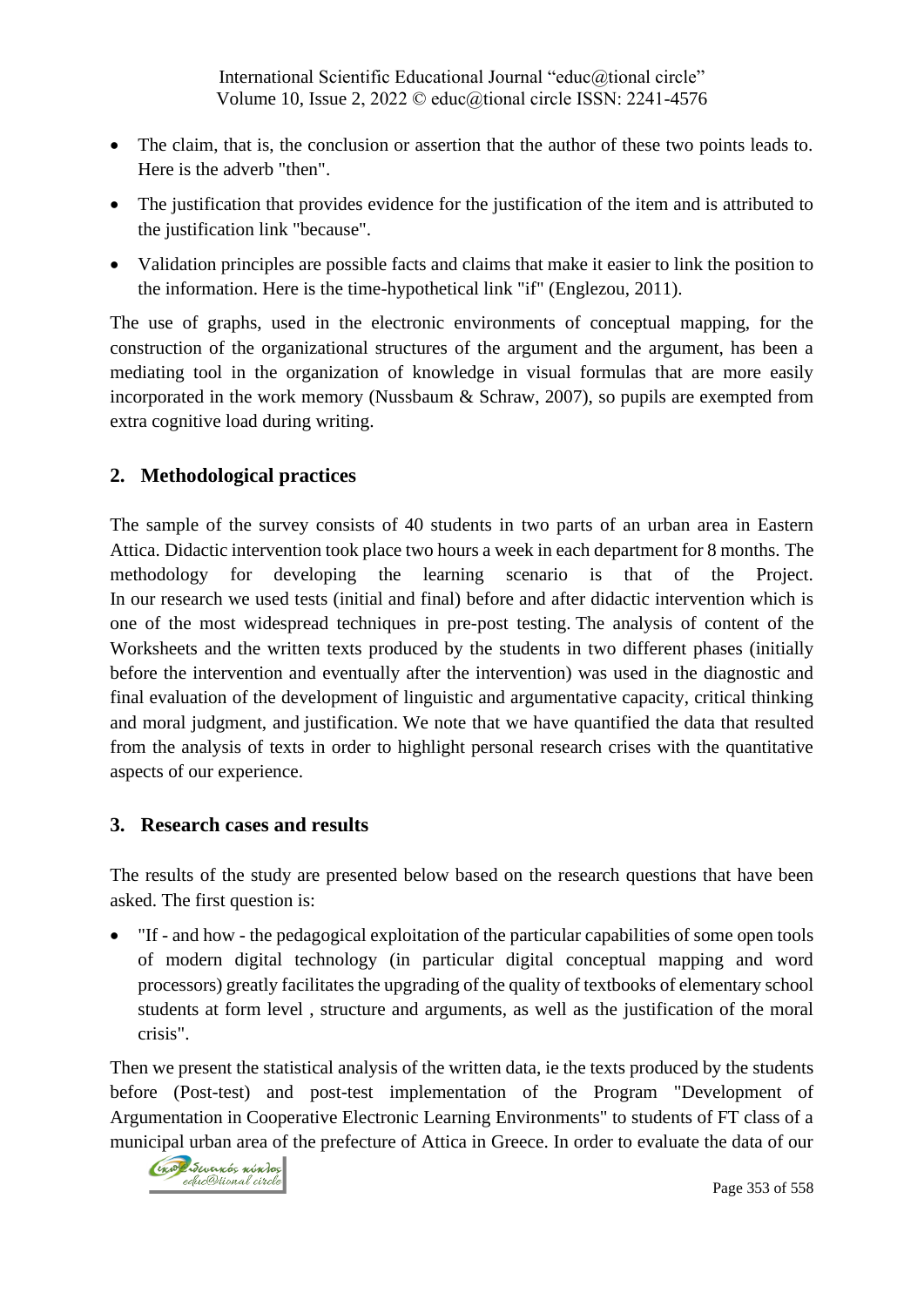research intervention, we relied on the analysis of speech and the "Protocol for the Analysis of Written Expression in Elementary School" (Papoulia-Tzelepi, 2000) with some adjustments to examine the parameters of the argumentation that was at the heart of our research.

In the main research activity "Creating Written Argumentation" the pupils produced texts in the Word Processor (Word Microsoft Office and Writer Open Office) before the interdisciplinary intervention on a subject of intercultural education: "A foreign student keeps the Greek flag in the parade. What is your view? ".

At the pre-scholastic stage the pupils created argument maps in electronic environments (Inspiration) where, through the possibilities of schematic representation of the discourse, colors and images, the students modeled and built their speeches on the arguments of argumentation (Position - Argument with Arguments - Reconciliation - Conclusion) as well as the arguments in their structural elements (Allegation - Justification - Evidence).

At the writing stage, they transcribed the conceptual map into a textual text (Word, Open Office Writer).

At the post-writing stage, in a word processor environment, text correction has also been made by facilitating the "Introduction of comments" function as well as the revision of the writings, facilitated by the dynamic electronic environment that allowed for multiple corrections, as well as the reconstruction and transformation text in an easy way.

The texts were examined with regard to:

A) As regards the Components of the Explanatory Memorandum:

- Relationship of the subject with the produced text.
- Clarity: the subject deals with the subject so that it becomes clear to the reader.
- Coherence: ensuring the logical sequence of speech in the text.
- Coherence of arguments: Internal argumentation with Argument-Final- Hypothetical links, linking the structural elements of the argument with grammatical ways of connecting.
- Coherence of arguments (Linked Indicators): linking the structural elements of the argument with Anticorruption-Linking-Conclusion-Concessional Links (Nakas, 2003).
- Arguments of Tropicity, Personal Engagement: are meta-linguistic expressions that indicate the degree of certainty of the author and indicate the degree of commitment, personal engagement of the speaker.
- Argumentation mitigation arguments: expresses potential writer's commitments, as it is obvious that his / her views are subjected to subjectivity, e.g. probably, of course.

The Rating Scale is from 0-3: Not at all  $= 0$ , Mins  $= 1$ , Moderate  $= 2$ , Sufficient  $= 3$ .

B) Content Organization and Presentation:

• Personal opinion, making a personal standpoint for the controversial subject.

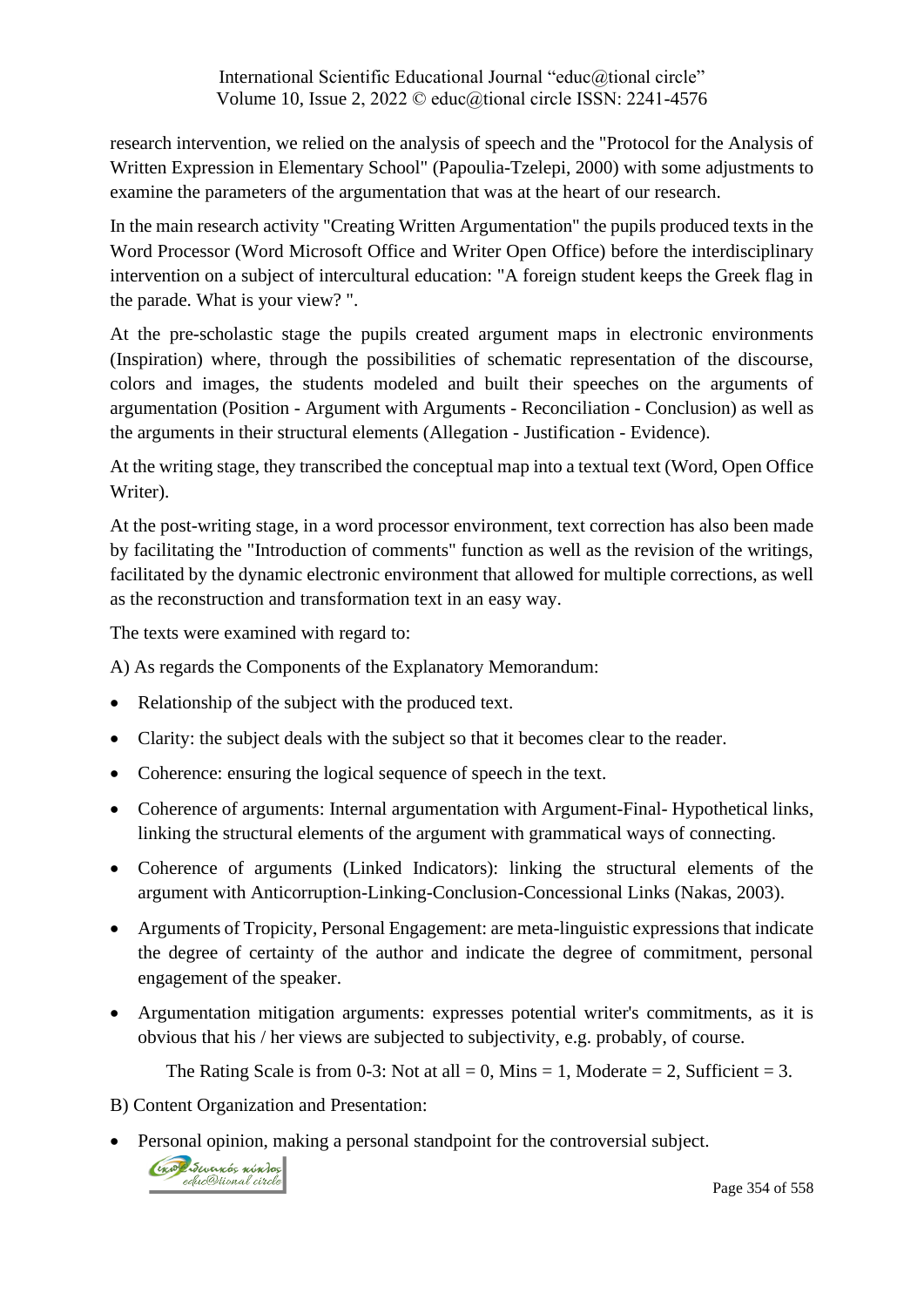- Supporting position with arguments, using arguments that support the position of the author.
- In contrast, reference to the opposite view from the author's point of view.
- Contradictions, reference to the arguments of the opposite view.
- Rebuilding counter-arguments to strengthen the author's position.
- Supporting arguments with evidence, testimonials, examples, expert opinions, personal explanations, special details, laws-proverbs.
- Conclusion, deduction of the resulting position as a result of the foregoing reasoning. Rating scale from 0-3: Not at all = 0, Mins = 1, Moderate = 2, Sufficient = 3.

C) For Typical Formal Characteristics:

- Text extent, counting the number of words.
- Number of paragraphs of the text.
- Number of Suggested Ideas.
- Spelling errors in absolute numbers.
- Grammatical errors in absolute numbers.
- Punctuation errors in absolute numbers.
- Editorial errors in absolute numbers.
- Conceptual errors in absolute numbers.
- Inappropriate Words in absolute numbers.

D) Regarding the Communication Dimension of the Text:

- Audience's Social Parameters: if the style is appropriate for the recipients of the text Rating scale from 0-3: Not at all = 0, Mins = 1, Moderate = 2, Sufficient = 3
- General Impression of the text: it is about the appropriate use of the language, if it is correct and accurate at all levels, to convince the audience, the integrity of the argumentation and the clarity of speech

Assessment scale from 1-6: Insufficient = 1, Insufficient = 2, Moderate = 3, Good = 4, Very Good =  $5$ , Excellent =  $6$ .

#### **4. Quality assessment of the components**

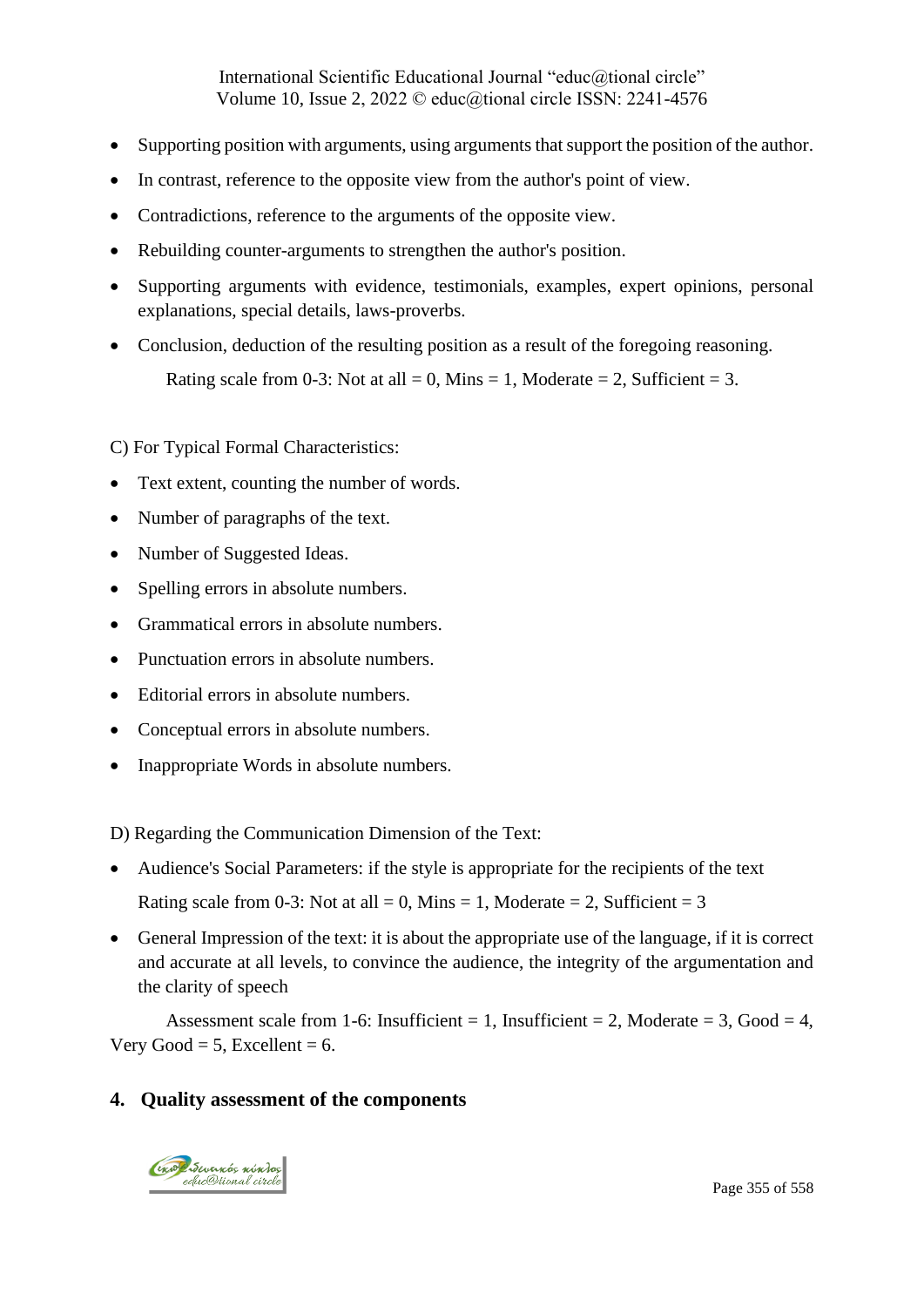With the calculation of the individual and total indicators, 40 pairs of observations were created, so for the statistical analysis, tests for Dependent Samples were used. Indeed, due to the type of data and non-compliance with the normality requirement in most cases, non-parametric techniques and more specifically non-parametric Wilcoxon Test (Paired Samples Wilcoxon test) were preferred. The level of statistical significance for all controls was set at 5% (0.05).

# **5. Structural details of business text**

The quantitative analysis of students' arguments based on the language criteria we set up helps us to draw useful conclusions about the objectives of our research. In the table below we present in a graph comparative data before and after the intervention.

| $\bf{of}$<br><b>Structural</b><br>elements<br><b>Argumentative Writing</b>      | $\overline{\textbf{N}}$ | <b>Average</b> | <b>Typical</b><br><b>Deviation</b> | p-value |  |
|---------------------------------------------------------------------------------|-------------------------|----------------|------------------------------------|---------|--|
| Connection of Title-Theme (Before) 40                                           |                         | .15            | ,533                               | <,0001  |  |
| Connection of Title-Theme (After)                                               | 40                      | 2,18           | .984                               |         |  |
| Clarity (Before)                                                                | 40                      | 1,58           | ,636                               | <,0001  |  |
| Clarity (After)                                                                 | 40                      | 2,23           | ,800                               |         |  |
| Cohesion (Before)                                                               | 40                      | 1,20           | ,516                               | <,0001  |  |
| Cohesion (After)                                                                | 40                      | 2,15           | ,770                               |         |  |
| Cohesion<br>$\sigma$<br><i>(internal)</i><br>support<br>argumentation) (Before) | 40                      | .75            | ,670                               | <,0001  |  |
| Cohesion<br>of<br><i>(internal)</i><br>support<br>argumentation) (After)        | 40                      | 1,80           | ,883                               |         |  |
| Cohesion (Connecting)<br>Indicators)<br>(Before)                                | 40                      | .33            | ,474                               | <,0001  |  |
| Cohesion<br>(Connecting Indicators)<br>(After)                                  | 40                      | 1,78           | ,862                               |         |  |
| Arumentative Indicators (Tropicity)<br>(Before)                                 | 40                      | .50            | .784                               | <,0001  |  |
| Arumentative Indicators (Tropicity)<br>(After)                                  | 40                      | 1,93           | .829                               |         |  |

**Table 1. Comparative presentation of the Means of Structural Texts of the Text**

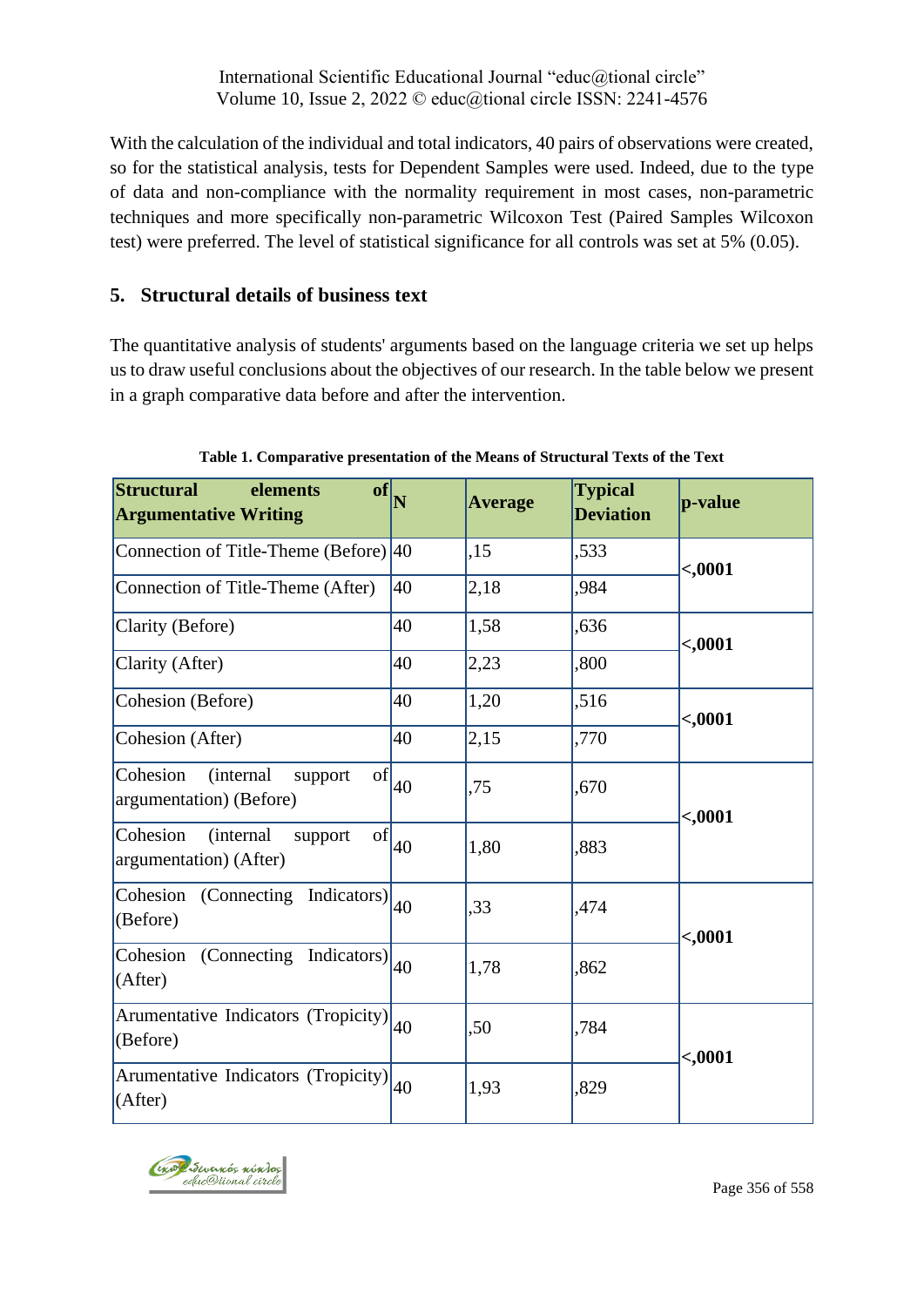| Arumentative<br>Indicators (Personal $ _{40}$<br>Involvement) (Before) |    | 1,20  | ,464  | $-.0001$ |
|------------------------------------------------------------------------|----|-------|-------|----------|
| Indicators (Personal<br>Arumentative<br>Involvement) (After)           | 40 | 2,18  | ,781  |          |
| Arumentative Indicators (Mitigation)<br>of absoluteness) (Before)      | 40 | ,45   | ,749  | <,0001   |
| Arumentative Indicators (Mitigation)<br>of absoluteness) (After)       | 40 | 1,63  | 1,170 |          |
| of<br>Structural<br>Elements<br>Argumentative Writing (Before)         | 40 | 6,15  | 2,760 | <,0001   |
| of<br>Structural<br>Elements<br>Argumentative Writing (After)          | 40 | 15,85 | 5,677 |          |

The implementation of the program showed a remarkable improvement in the quality of the structural features of the arguments in all the subcategories we analyzed. Statistically greater difference is noted in the Link Title-Content, Clarity and Consistency. To a lesser extent, use of Reason-Final-Hypothetical links to support arguments. We also see improvement, to a lesser extent, in the use of Contradictory-Linking-Conclusion-Concession Liabilities and in the use of the three types of argumentative arguments (Tropicity, Personal Involvement and Mitigation of the Absolute). The inclusion of links and argumentative arguments in students' speech is essential in rendering ideas and ideas clearly, as well as in the logical linking of the elements of argumentation, so that their reason meets the requirements of the readership.

### **6. Organization and presentation of the content**

As regards the Presentation and Organization of the Content, we examined the structural elements of the textual argument.

| <b>Organisation and Presentation of</b><br><b>Content</b> |    | <b>Average</b> | <b>Typical</b><br>Deviation | $ p-value $ |
|-----------------------------------------------------------|----|----------------|-----------------------------|-------------|
| Personal Opinion (Before)                                 | 40 | 1,45           | ,639                        | $0001$      |
| Personal Opinion (After)                                  | 40 | 2,40           | 744                         |             |

**Table 2. Comparative presentation M.Organization and Content Presentation**

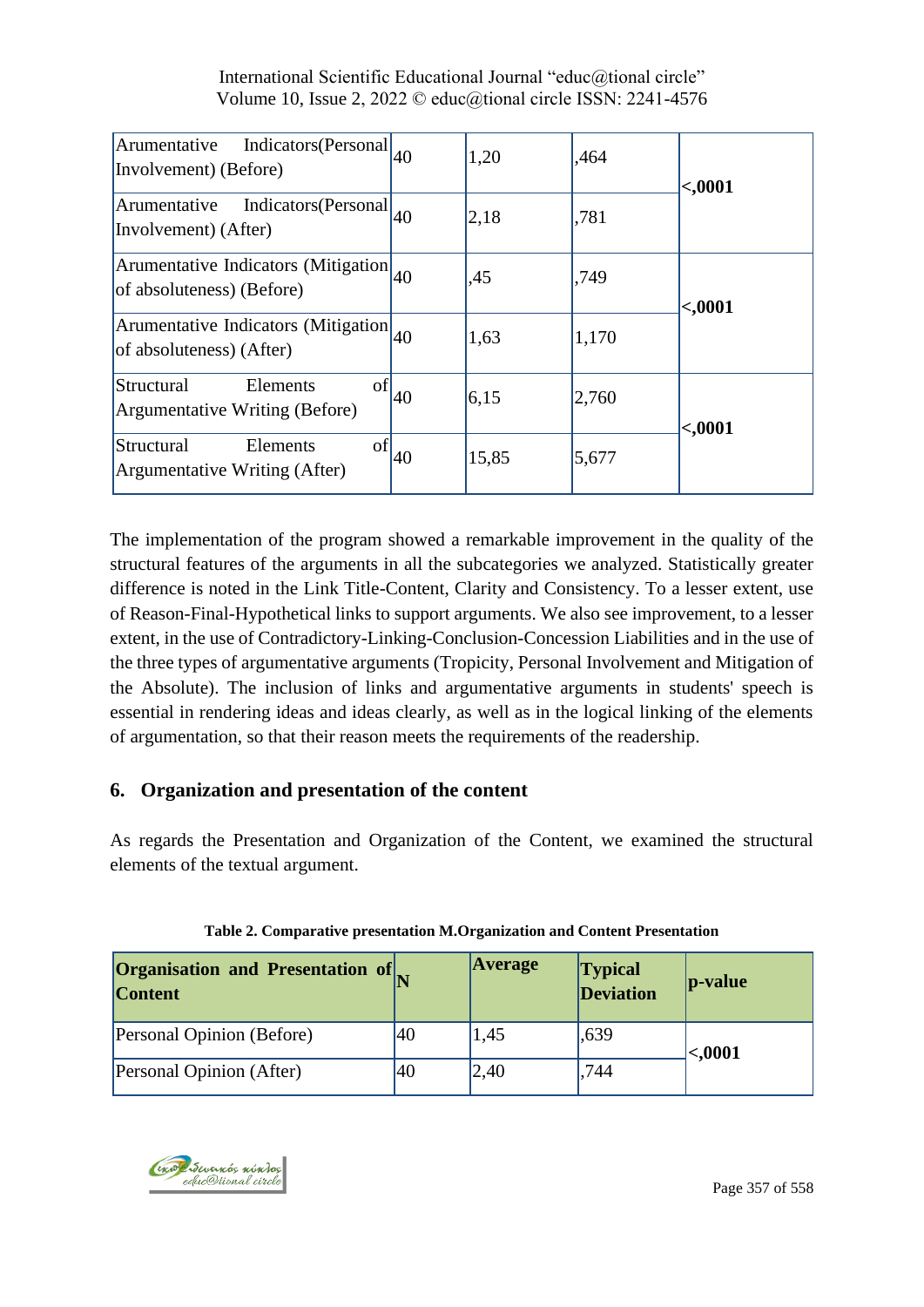| Support of opinion with arguments<br>(Before)          | 40 | 1,25  | .588  | <,0001 |  |
|--------------------------------------------------------|----|-------|-------|--------|--|
| Support of opinion with arguments<br>(After)           | 40 | 2,33  | ,797  |        |  |
| <b>Opposite Opinion (Before)</b>                       | 40 | ,43   | ,636  | <,0001 |  |
| Opposite Opinion (After)                               | 40 | 1,48  | 1,198 |        |  |
| Counter- argumentation (Before)                        | 40 | ,28   | .554  | <,0001 |  |
| Counter- argumentation (Before)                        | 40 | 1,50  | 1,086 |        |  |
| Refutation of opposite arguments<br>(Before)           | 40 | ,38   | ,705  | <,0001 |  |
| Refutation of opposite arguments<br>(After)            | 40 | 1,50  | 1,177 |        |  |
| of<br>with<br>Support<br>Arguments<br>evidence(Before) | 40 | 33    | ,572  | <,0001 |  |
| of<br>with<br>Support<br>Arguments<br>evidence(After)  | 40 | 1,03  | ,947  |        |  |
| Conclusion (Before)                                    | 40 | .88   | ,648  | <,0001 |  |
| Conclusion (After)                                     | 40 | 1,85  | 1,001 |        |  |
| Organization and Presentation of<br>Content (Before)   | 40 | 4,98  | 2,974 | <,0001 |  |
| Organization and Presentation of<br>Content (After)    | 40 | 12,08 | 5,815 |        |  |

The results of the post-audit are higher in all sectors. The most significant improvement is observed in the formulation of the personal position, in supporting the position with arguments and in the final conclusion, while less noticeable improvement is observed in the counterposition, counter-arguments, recalculation and support of the evidence with evidence. We note that in the pre-audit, the students' inability to incorporate in their speeches arguments of the opposite view, to overthrow it, as well as evidence, to support their claims was evident. The result proves that our teaching proposal has been successful and has helped students to overcome the weaknesses in negotiating with the opposite position, and this is to some extent attributed to the mapping of argumentation in an electronic Inspiration mapping environment.

### **7. Typical formalistic characteristics**

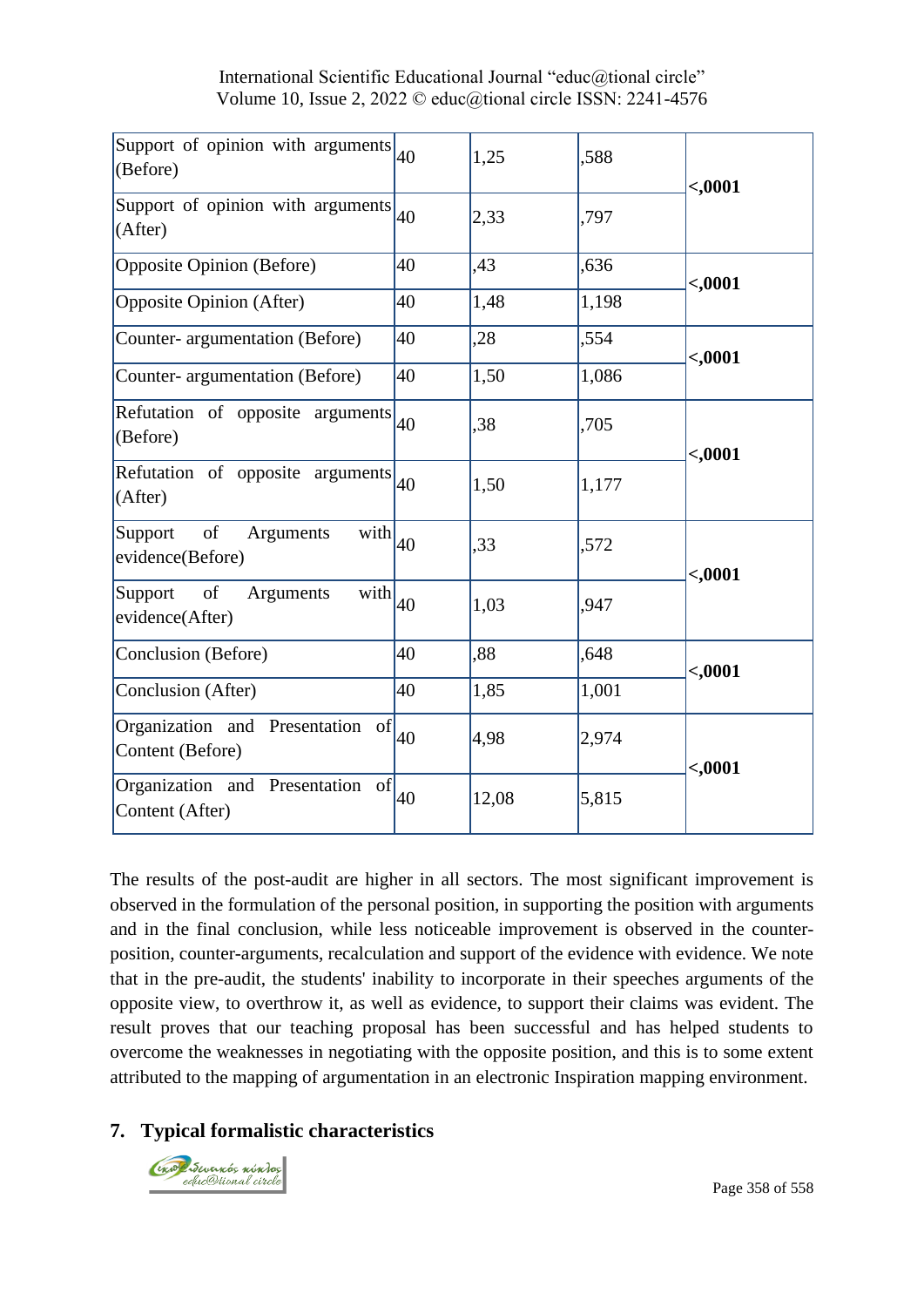Regarding typical formalistic features, we notice a statistically significant improvement in the extent of the text, the number of paragraphs, the number of ideas, and the spelling and conceptual errors.

| <b>Typical Formalistic Features</b> | N  | Average | Typical<br>Deviation | p-value |  |
|-------------------------------------|----|---------|----------------------|---------|--|
| Length of text (Before)             | 40 | 73,93   | 40,480               | <,0001  |  |
| Length of text (After)              | 40 | 146,93  | 62,344               |         |  |
| Number of Paragraphs (Before)       | 40 | 1,68    | ,888                 | <,0001  |  |
| Number of Paragraphs (After)        | 40 | 2,98    | 1,121                |         |  |
| Number of Ideas (Before)            | 40 | 1,70    | ,939                 | <,0001  |  |
| Number of Ideas (After)             | 40 | 4,08    | 1,474                |         |  |
| Spelling Errors (Before)            | 40 | 2,85    | 1,673                | ,025    |  |
| Spelling Errors (After)             | 40 | 2,03    | 1,776                |         |  |
| <b>Grammatical Errors (Before)</b>  | 40 | ,58     | ,781                 | ,839    |  |
| <b>Grammatical Errors (After)</b>   | 40 | ,60     | ,810                 |         |  |
| Punctuation Errors(Before)          | 40 | 1,78    | ,920                 | <,0001  |  |
| Punctuation Errors(After)           | 40 | 3,45    | 1,377                |         |  |
| <b>Syntax Errors (Before)</b>       | 40 | ,98     | ,862                 | ,056    |  |
| Syntax Errors (After)               | 40 | 1,43    | 1,130                |         |  |
| Notional Errors (Before)            | 40 | ,88     | ,723                 | ,034    |  |
| Notional Errors (After)             | 40 | ,55     | ,597                 |         |  |
| Inappropriate Vocabulary (Before)   | 40 | ,53     | ,716                 |         |  |
| Inappropriate Vocabulary (After)    | 40 | ,40     | ,672                 | ,333    |  |
| <b>Grammar Conventions (Before)</b> | 40 | 7,58    | 3,194                |         |  |
| <b>Grammar Conventions (After)</b>  | 40 | 8,45    | 3,728                | ,384    |  |

| Table 3. Comparative presentation of formal characteristics of the texts |  |  |  |  |
|--------------------------------------------------------------------------|--|--|--|--|
|--------------------------------------------------------------------------|--|--|--|--|

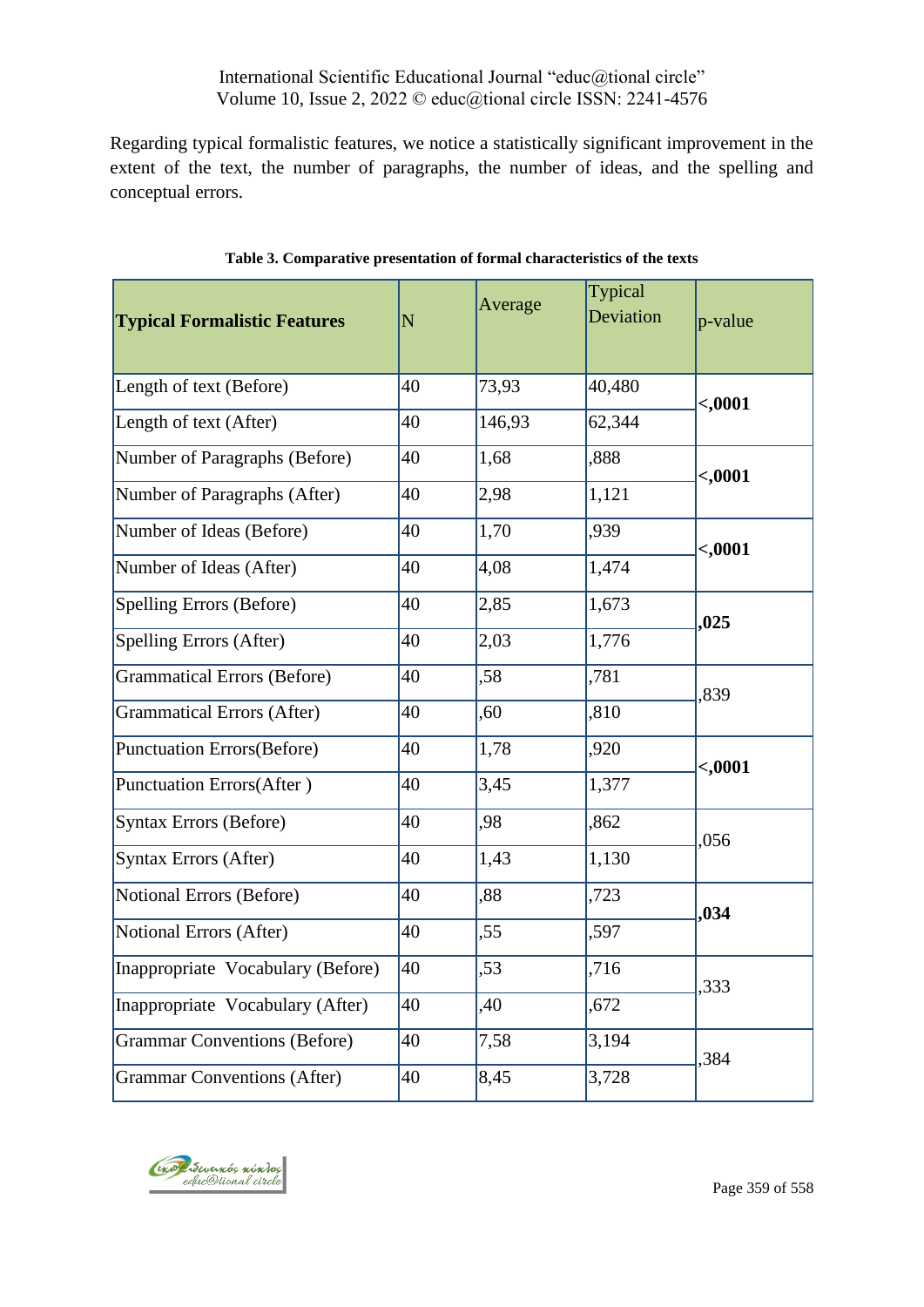On the other hand, the intervention does not seem to improve pupils' performance in the morphological characteristics of the texts, which are related to Grammar and Syntax errors and Punctuation errors, and this may be due to the increase in the extent of the texts and to the fact that our didactic intervention the morphological elements.

### **8. Communication dimension of the text**

Encouraging results are the results concerning the social aspects of the audience and the general picture of the writings as illustrated in the graphs below. Students take their audience into account and adapt their speech to communication.

| <b>Communicative Aspect of</b> $N$<br><b>Text</b> |    | Average | Typical<br>Deviation | $ p$ -value |
|---------------------------------------------------|----|---------|----------------------|-------------|
| of<br>Social<br>Parameters<br>audience (Before)   | 40 | 1,43    | ,636                 | <,0001      |
| of<br>Social<br>Parameters<br>audience (After)    | 40 | 2,23    | ,800                 |             |
| General Impression (Before) 40                    |    | 2,38    | ,979                 | <,0001      |
| General Impression (After)                        | 40 | 3,98    | 1,187                |             |
| Communicative<br>of<br>aspect<br>text (Before)    | 40 | 3,80    | 1,506                | <,0001      |
| Communicative<br>of<br>aspect<br>text (After)     | 40 | 6,20    | 1,911                |             |

**Table 4. Comparative presentation of results on the social aspects of the texts**

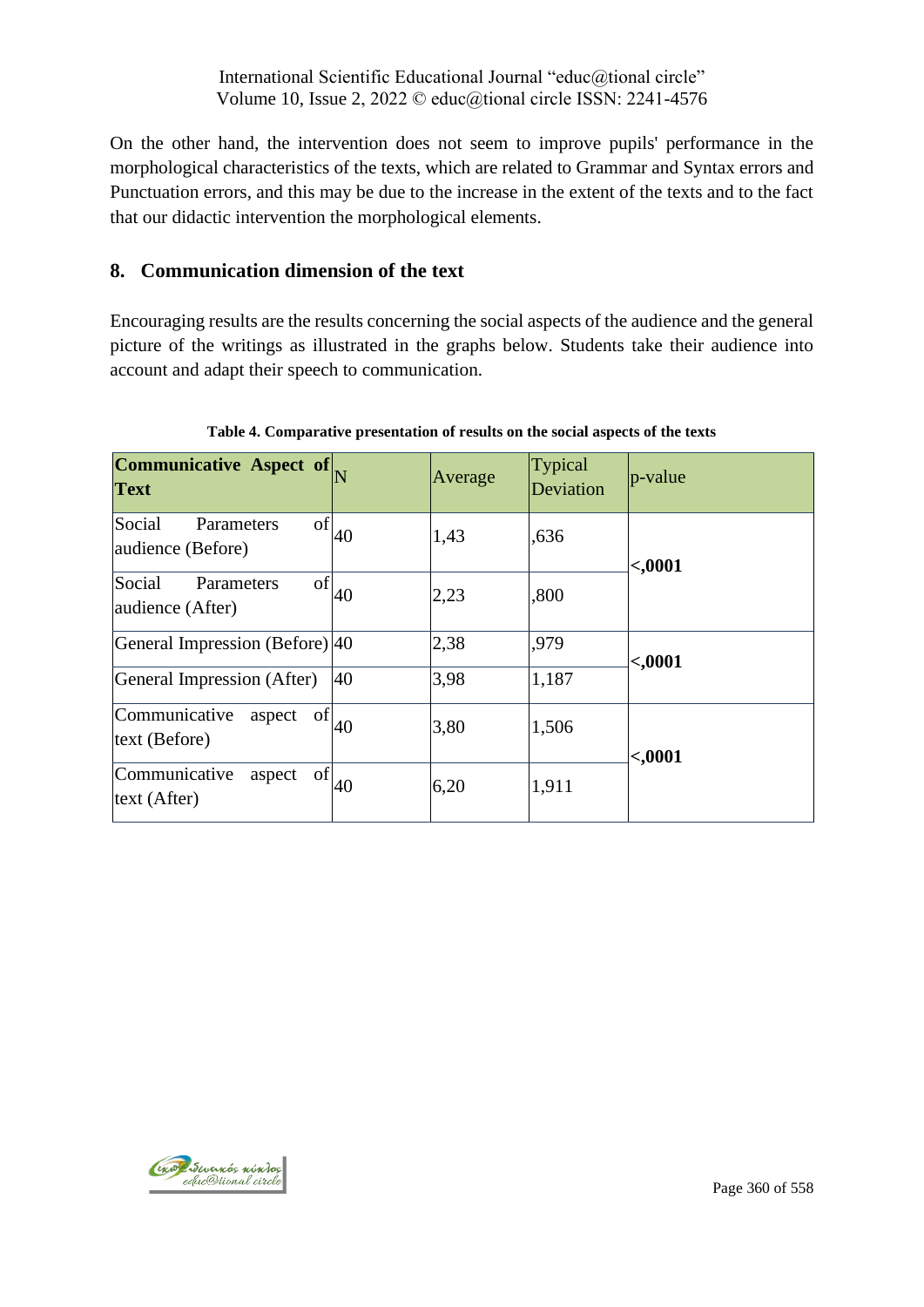### **9. Conclusions**

From the detailed analysis of the data, we come to the conclusion that, with the appropriate teaching, the pupils of the last grade can respond satisfactorily to the demands of the textual kind of argumentation, by mediating easy-to-use electronic tools that facilitate learning. However, we find that they do not incorporate in their words with the same success all the structural elements of the argumentation and that there is no improvement in some formalistic features.

The implementation of the program showed a remarkable improvement in the quality of the structural features of the arguments in all the subcategories we analyzed. Statistically greater difference is noted in the Link Title-Content, Clarity and Consistency. To a lesser extent, use of Reason-Final-Hypothetical links to support arguments. We also see improvement, to a lesser extent, in the use of Contradictory-Linking-Conclusion-Concession Liabilities and in the use of the three types of argumentative arguments (Tropicity, Personal Involvement and Mitigation of the Absolute). The inclusion of links and argumentative arguments in students' speech is essential in rendering ideas and ideas clearly, as well as in the logical linking of the elements of argumentation, so that their reason meets the requirements of the readership.

As regards the Presentation and Organization of the Content, we examined the structural elements of the textual argument. Higher results are presented in post-audit in all sectors. The most significant improvement is observed in the formulation of the personal position, in supporting the position with arguments and in the final conclusion, while less noticeable improvement is observed in the counter-position, counter-arguments, recalculation and support of the evidence with evidence. We note that in the pre-audit, the students' inability to incorporate in their speeches arguments of the opposite view, to overthrow it, as well as evidence, to support their claims was evident. The result proves that our teaching proposal has been successful and helped the students to overcome to a good extent the weaknesses in negotiating with the opposite position and this is attributed to a certain extent to the mapping of arguments.

Regarding Typical formalistic features, we notice a statistically significant improvement in the extent of the text, the number of paragraphs, the number of ideas, and the spelling and conceptual errors.

Instead, intervention does not seem to improve pupils' performance in the morphological features of texts, which are related to Grammar and Syntax errors and Punctuation errors, and this may be due to the increase in the extent of the texts and the fact that our didactic intervention was not focused in the morphological elements of the text.

An encouraging end is the results concerning the social aspects of the audience and the general picture of the writings. Students take their audience into account and adapt their speech to communication.

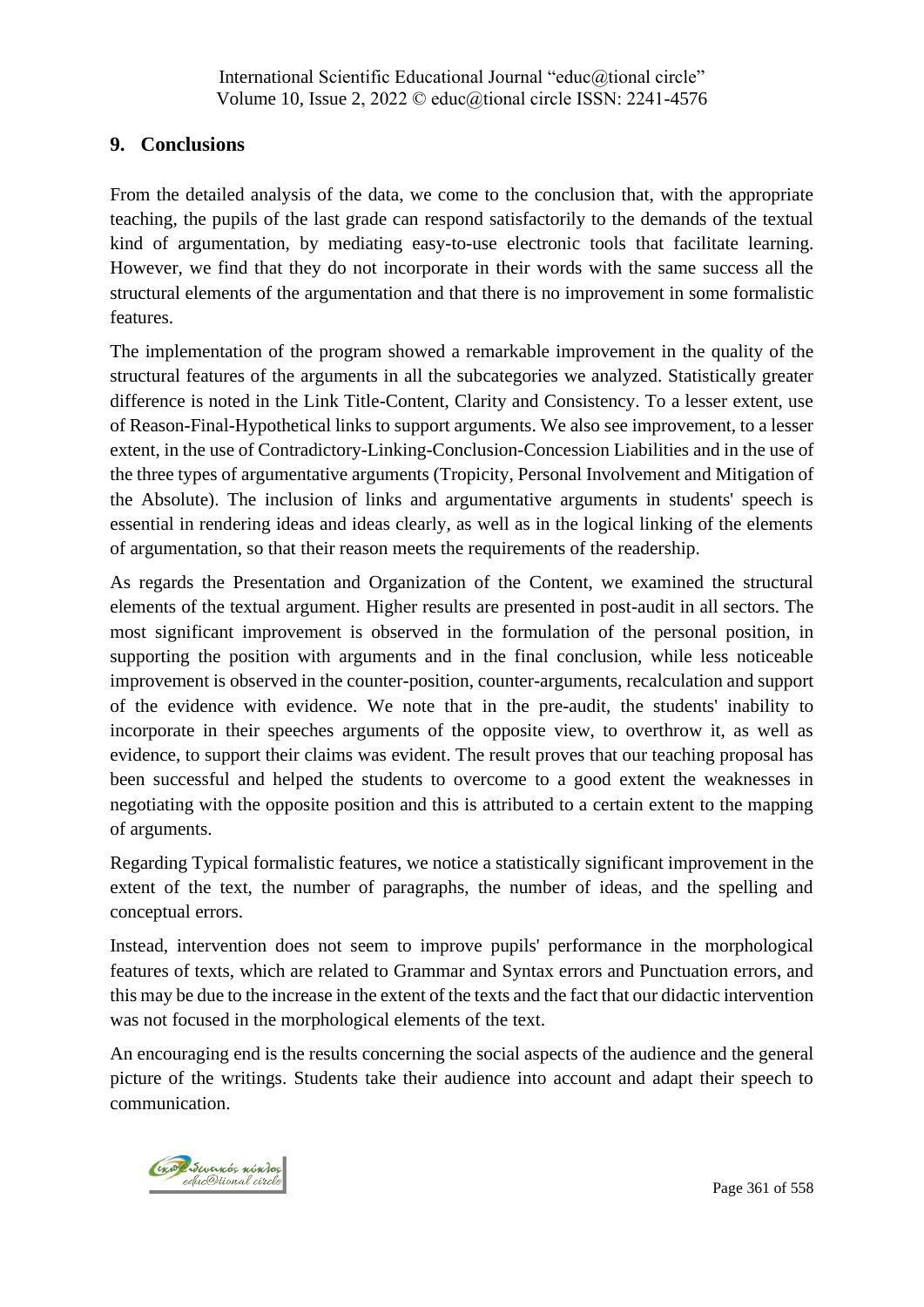The Text Editor used in our didactic intervention, one of the most widely used and easy to use cognitive tools, responds to students' needs and learning levels. It allows for the correction, reconstruction, transformation and constructive synthesis of students' speech without limitations and without the inhibitions of error. It allows them to think about the structure and purpose of the language. It allows formatting and importing images, sounds, links, etc. making the text multimodal. It contributes catalytically to the production of sensible and easy-to-read sounds. From research it is documented that it helps the quality of the written word in relation to the traditional method with paper and pencil, improves the writing ability, produces more texts in a pedagogical euphoria there is the ease of typing which helps spelling with the error flagging mechanism and the correction options (Mastrogiannis, 2009). The word processor, which is a versatile educational mediation tool, offers a "neat" image of the text, test possibilities, and gives the lesson the element of authenticity and creativity (Raptis & Raptis, 2007).

### **10. The Μoral Justification Arguments**

According to Kohlbeg (1969,) there are three Moral Justification levels, divided into two sublevels. The levels represent the socio-moral perspective of the person and are connected with his/her cognitive development. On the first level, the Pre- conventional, the moral justification of the person is self-centered and non-negotiable. On the second ,Conventional, level the person accepts the standard norms that ensure social cohesion. On the third , Post- conventional, level the person uses principles that surpass those of society and become global.

|                                        | Stage 1      | Obedience and punishment orientation. Reward and                                                                                                                                                               |
|----------------------------------------|--------------|----------------------------------------------------------------------------------------------------------------------------------------------------------------------------------------------------------------|
| <b>Level I</b><br>Pre-<br>conventional | Stage 2      | punishment (correct is that which avoids punishment).<br>(Orientation of punishment and obedience)<br>Self-interest orientation. Personal Interest (correct is what<br>you enjoy). (Early functional hedonism) |
|                                        |              |                                                                                                                                                                                                                |
| level<br><b>Conventional</b>           | Stage 3<br>Н | Interpersonal accord and conformity (correct is it that<br>makes others accepted). (Moral of the "well- behaved<br>$\text{child}$ ")                                                                           |
|                                        | Stage 4      | Authority and social-order maintaining orientation (the<br>right coincides with the written laws, rules). (Orientation of<br>law and order)                                                                    |
|                                        | Stage 5      | contract. (human rights have priority<br>Social<br>over<br>laws). (human rights have priority over laws)                                                                                                       |

|  |  |  |  | Table 5. Summary of the stages of moral development of Kohlberg |  |
|--|--|--|--|-----------------------------------------------------------------|--|
|--|--|--|--|-----------------------------------------------------------------|--|

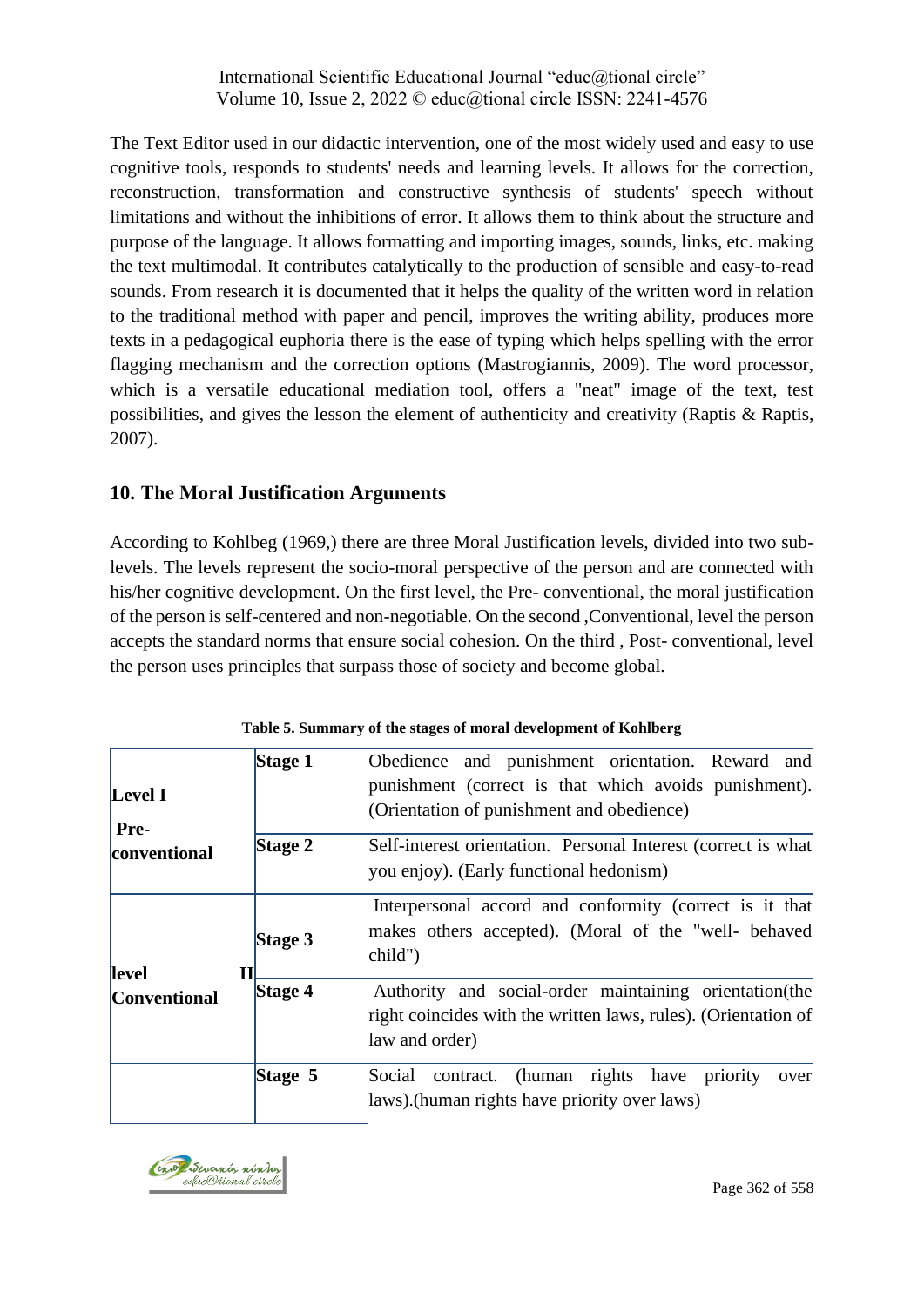| Level III                    | Stage 6 | Universal ethical principles (ethics is a matter of individual |
|------------------------------|---------|----------------------------------------------------------------|
| Post-<br><b>Conventional</b> |         | conscience of each). (Global ethics)                           |

We carried out data analysis of the justification of text created by the students before and after the implementation of the Program, on the levels of moral development according to Kohlberg. The evaluation of the text as to the justification of moral levels was done by an independent researcher and a teacher , without significant observed deviations. To classify the texts in the respective level of moral development, due to different levels in students' justifications, we took into account the frequency of justifications to the corresponding level. In our study we utilized the SPSS statistical package for data processing.

### **11. Analysis of written texts as far as moral justification is concerned**

The analysis shows the positive effect of the intervention in the development of students' moral reasoning through the negotiation of controversial issues, verbally and in writing, the dialectic confrontation and osmosis of ideas with reasonable peers and adults in teamwork and collaborative activities using cooperative electronic learning environments.

The following table shows the percentage rank 40 initial and 40 final argumentative writings students of sixth grade elementary school urban area of Attica at the stages of Moral development.

| <b>Stages of Moral development</b>  |                                                             | <b>PreTest</b> |               | <b>PostTest</b> |               |
|-------------------------------------|-------------------------------------------------------------|----------------|---------------|-----------------|---------------|
|                                     |                                                             | f              | $\frac{0}{0}$ | f               | $\frac{0}{0}$ |
| Pre                                 | Obedience and                                               |                |               |                 |               |
| <b>Conventional</b><br><b>Level</b> | Punishment orientation                                      | 1              | 2,50%         | $\overline{0}$  | 0%            |
|                                     | Self-interest orientation                                   | 14             | 35%           | 8               | 20%           |
| <b>Conventional</b>                 | and<br>Interpersonal<br>accord<br>conformity                | 16             | 40%           | 5               | 12,50%        |
| <b>Level</b>                        | Authority and<br>social-order<br>maintaining<br>orientation | $\overline{7}$ | 17,50%        | 8               | 20%           |

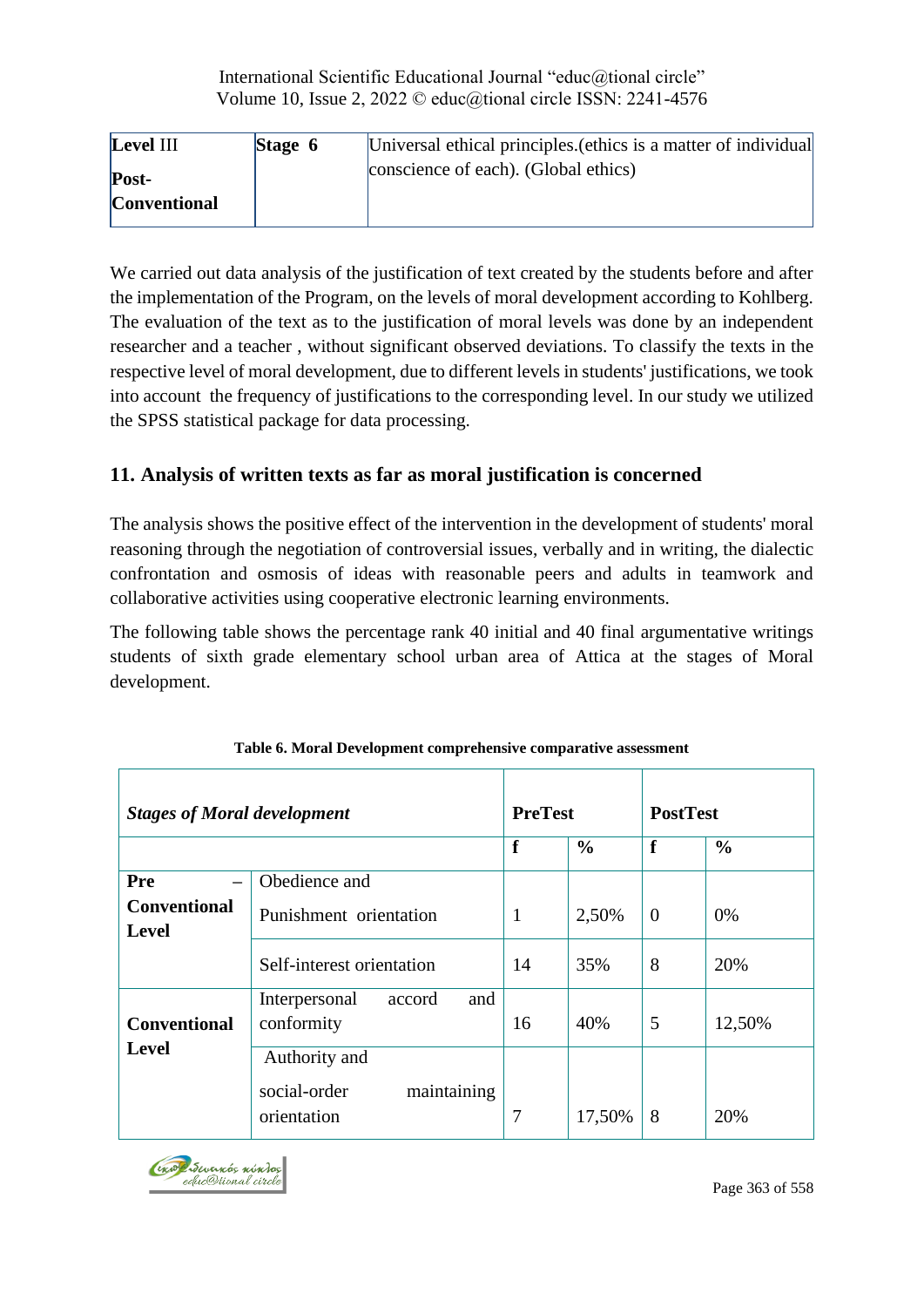|                              | Social contract orientation  |                |      |                |        |
|------------------------------|------------------------------|----------------|------|----------------|--------|
| Post-<br><b>Conventional</b> |                              | 2              | 5%   | 12             | 30%    |
| <b>Level</b>                 | Universal ethical principles |                |      |                |        |
|                              |                              | $\overline{0}$ | 0%   | $\overline{7}$ | 17,50% |
|                              | <b>TOTAL</b>                 | 40             | 100% | 40             | 100%   |

Students following the implementation of the program move to higher levels of moral reasoning and judgment, go through the individualistic ethic in mutual interpersonal expectations and the persistence in maintaining law and order in the values and principles of social relations in intercultural and global level. This transition is accomplished in parallel with the development of the dialogue, the development of argumentation and critical capacity, socio-psychological collaboration skills and teamwork within the learning community, which acquires cohesion and harmony to achieve common goals in a positive climate.

## **12. Discussion – Conclusions**

The findings are primarily moral reflection and in no case is supported that the students mastered the highest moral development stages, characterized by the adoption and consolidation of attitudes and values in students' daily lives. The concern and the movement of the justification of students to another way of thinking through the strong interactions between them as well as the teacher during the intervention is emphasised. We also note that the data examined concern the moral justification and in no case the morality of the person and his moral behavior.

The survey results show that in the writings of the students authoritative arguments show progress at the level of justification and moral crisis. Moving to higher stages of moral reasoning and judgment is also observed. Specifically, the movement was made from the heteronomous moral individualism, pragmatism and self-centered perspective to the stage of mutual interpersonal expectations and social consciousness. Significant movement of the students' complaints was made towards the stage of the social utility of individual rights and moral values . The individualistic and utilitarian principles tend to universal values of justice, empathy and greater cognitive deepening.

Comparing the evolution of speech argument with the development of moral reasoning in students' writings, as we analyze in the next section, we find that there is interaction between them. As justification for departing from the egocentric and rigid thinking to social and

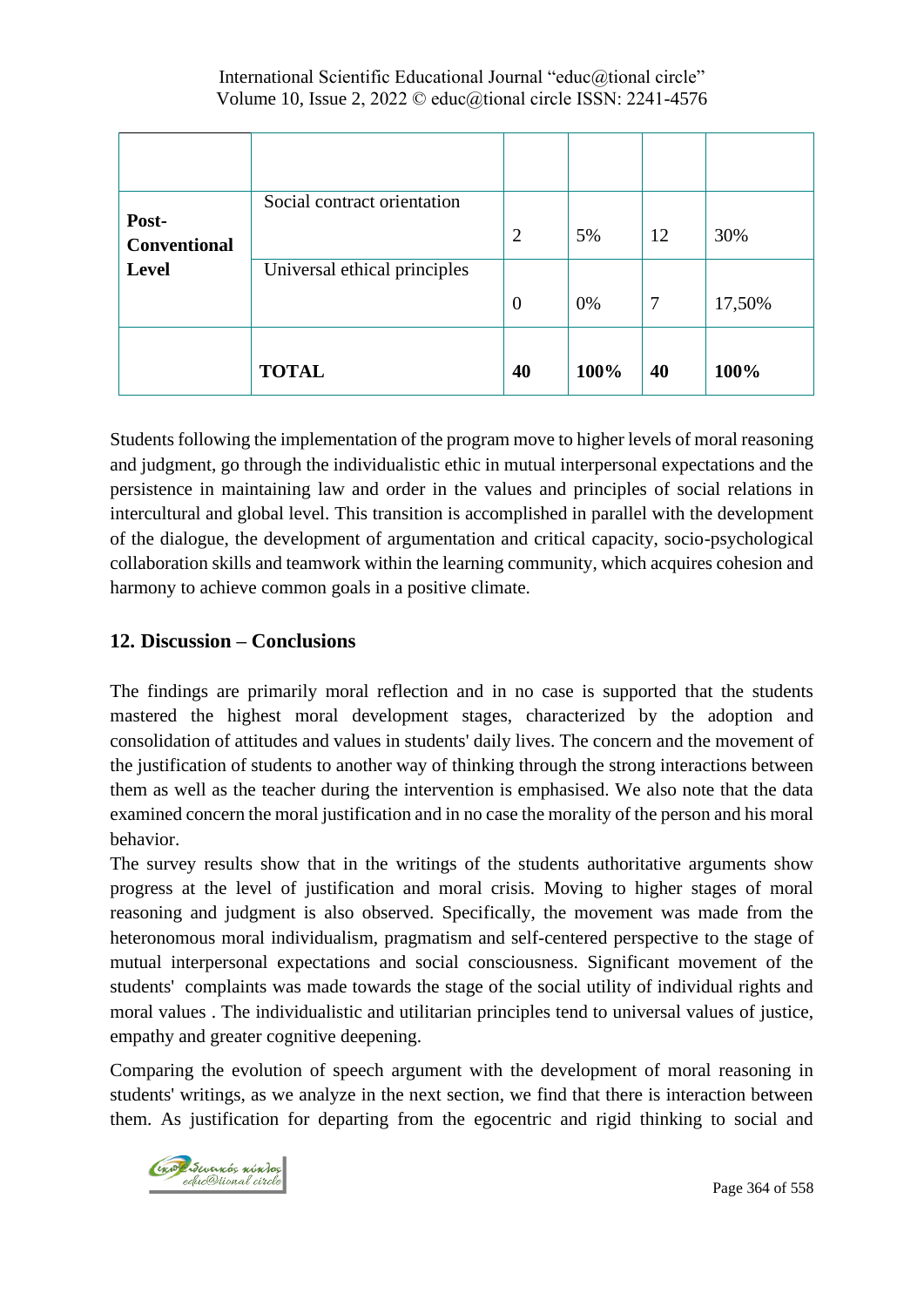universal values that exceed the one-dimensional way of thinking, both awareness of argumentation and the quality of the texts evolved. The dilemmas that the students are invited to face in their class allow them to argue with the teacher and with their classmates that their explanations (counter-argumentation) is at a higher level than their own, giving them the opportunity to explore in depth the issue and to see it with new perspective. Learning does not take place in a social context, but is socially and empirically framed. Students interact with the mediation of electronic environments that facilitate and promote cooperation (Inspiration, Text Editor). They refer to the process of learning not as passive recipients, but as autonomous and responsible individuals who are actively involved in the learning process » (Jonassen & Reeves, 1996). This process causes cognitive conflict, which in turn promotes further investigation, through debates and trials new data is retrieved and the pupil is expected to confirm or deny. The student is led to search logical reasoning to substantiate the reasons and arguments and with the guidance of an experienced teacher is trying to build a more sophisticated justification template. When the cognitive balance occurs, the learning community has gained a clear understanding of common goals and planning actions that lead to their achievement with developed critical thinking (Lipman, 1991).

Kohlberg described the development of the individual's moral thinking as a regular, gradual process that gradually leads to higher levels. It is a qualitative process that is not linear, that is fluid and changing. The experience, knowledge and cultural background lead through interactions and interactive conflict to stables opinions and certainty. The justifications of students start from self-centered perceptions, to return after the negotiation with the teacher or peers to a more elaborate interpretation of the world (cognitive deepening), and to increasingly sophisticated mental-emotional skills and abilities of their adjustment to new situations.

# **13. Critical thinking and argumentation: a unique interaction**

Argument mapping provides substantial and cognitive benefits to students. It cleanses thought, deepens reading comprehension, improves critical thinking and written argumentation. The construction of a map of arguments is far from a mechanistic process that obeys unwieldy rules. It requires critical, logical thinking and language skills in constructing allegations and evidence and requires good knowledge and understanding of the subject. Of course, it is extremely difficult even for high school students to go through the understanding of the argument in its assessment, where high-level complex cognitive abilities are required.

The Argumentative Maps developed by the students evolutionarily and constructively in collaboration with their classmates reflect the evolution of students' thinking, and in particular the Critical Thought directly related to the argumentation. We compared 21 initial and final maps that co-produced two-tier students in terms of grouping and prioritizing concepts, reasoning logically, structuring the arguments clearly and consistently in the goal, analyzing and evaluating the arguments in terms of their truth and their power. From the statistical

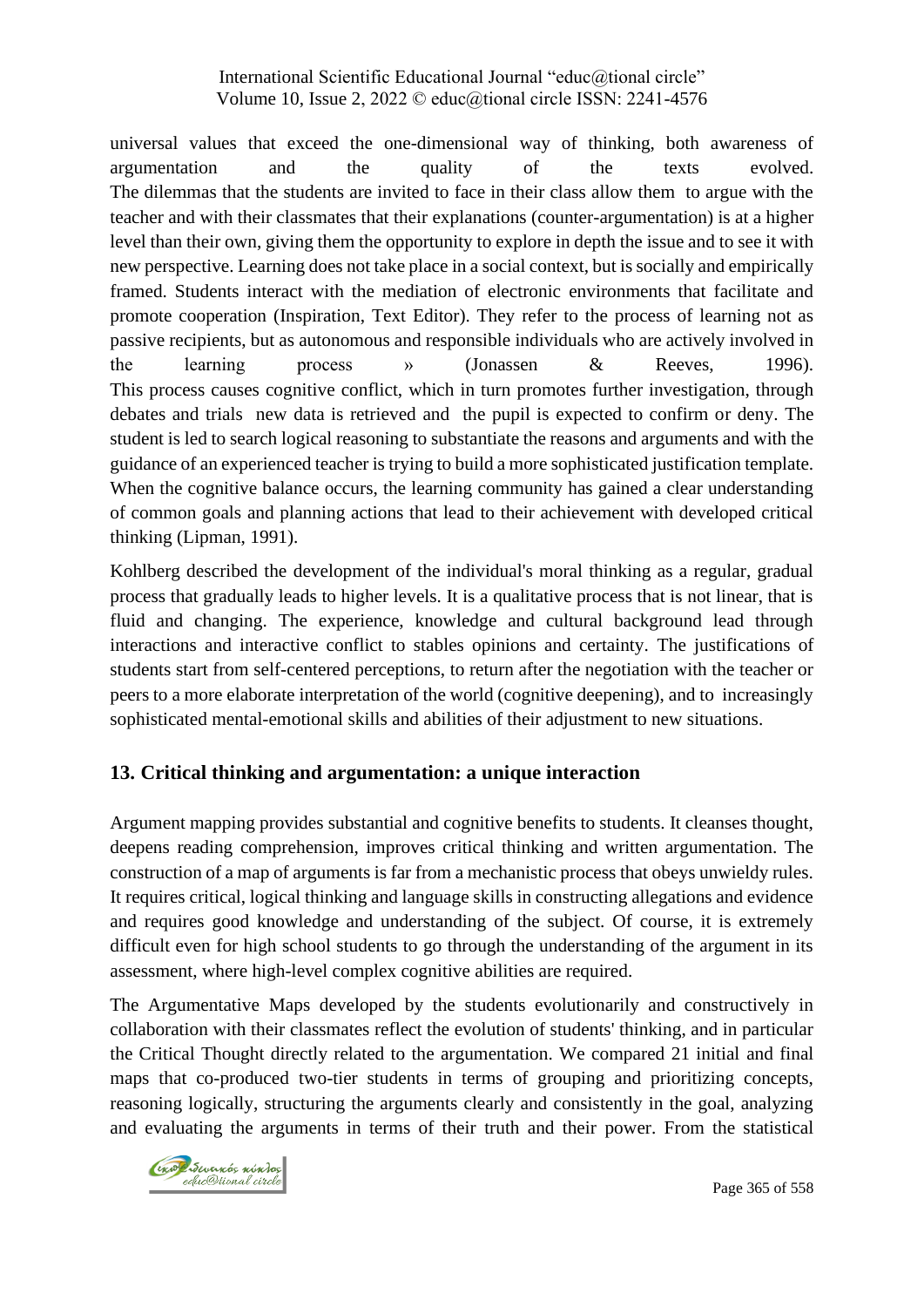processing of the sample, we can see that there has been a marked improvement in the five critical thinking skills we have examined and which are related to the argument.

## **14. Methodological approach**

The second research question of our study was:

• "If and how collaborative and communication digital learning environments contribute constructively to the transformation of students' ideas into a controversial social issue of intercultural education and the development of critical thinking".

In the research activity "Design and development of argumentation maps in an electronic environment" the pupils collaborated on two argument maps before the interdisciplinary intervention on the topic of intercultural education we negotiate in our teaching intervention: "A foreign student keeps the Greek flag in the parade. What is your view? ".

We chose to evaluate five key critical thinking skills developed through the gradual construction of argument maps. To study the evolution of pupils' critical thinking, we evaluated the initial and final maps of argumentation made by students about:

- Grouping and hierarchy of concepts: Hierarchical order with fullness, internal clarity, minimal recording, abstraction and correspondence.
- Justification: To construct arguments with logical or evidential reasons, properly structured and strong arguments based on presumptions and bases.
- Structure of Arguments: Present the justification with clarity and absolute consistency to the goal.
- Analysis: Recognition of the logical structure (reasoning) in the Argument, recognition of the implicit argument.
- Evaluation of: Arguments and Truth.

Twenty one (21) argument maps were examined before and after the didactic intervention on these five features of Critical Thought

which were scored on a quadratic scale and more specifically: 0-Not at all, 1-Minor, 2- Moderate, 3-Sufficiently.

# **15. Results**

As can be seen from the comparative presentation and analysis of the results, there is a statistically significant difference in the pre-post and post-intervention outcomes for all indicators in the Critical Thinking of the Mapping Papers ( $p < 0.05$ ). Indeed, in all cases, postintervention results are clearly higher than those before intervention.

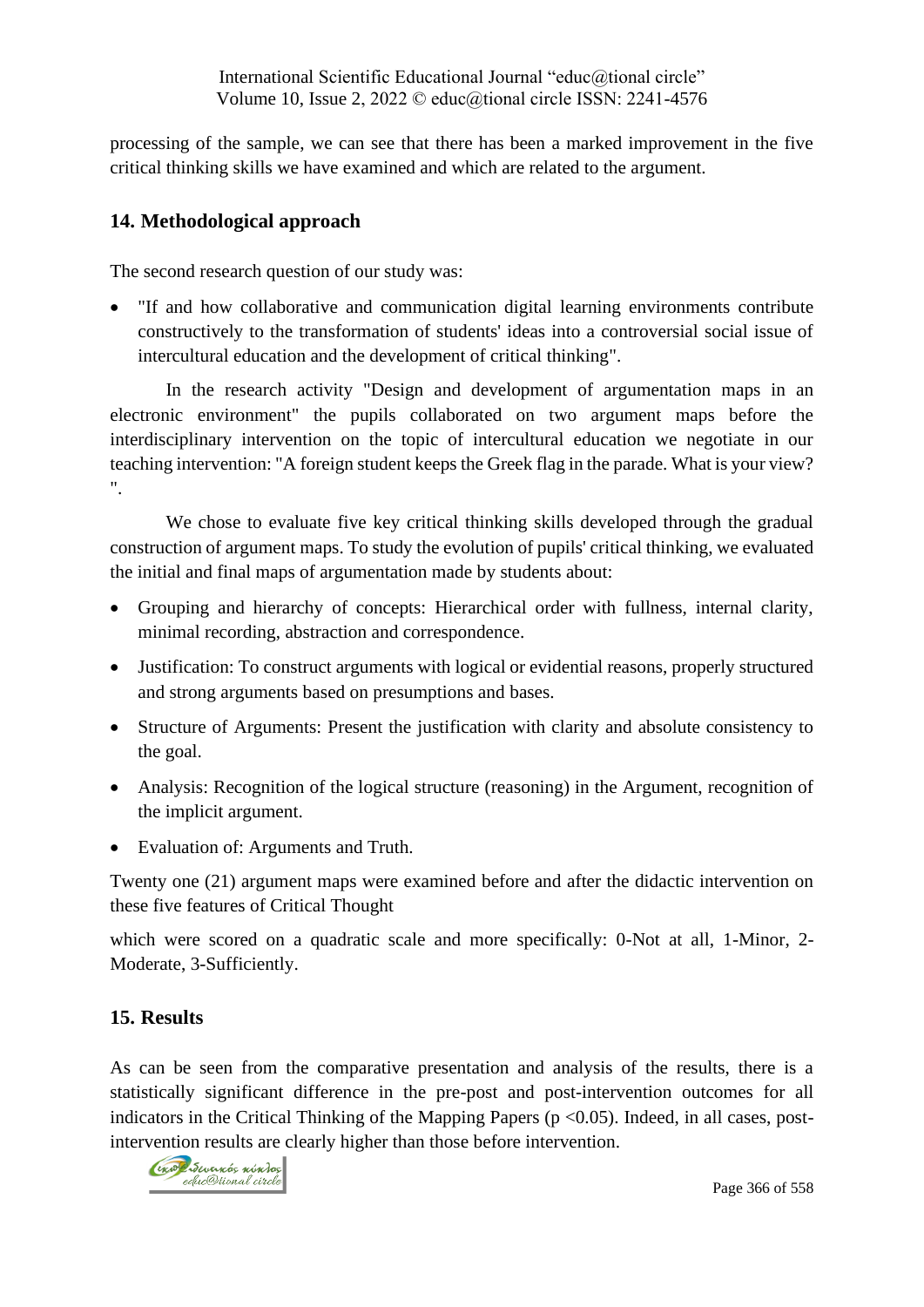| Indicators of the Critical Thinking of | N  | Average | Typical   | $p-$     |
|----------------------------------------|----|---------|-----------|----------|
| the Mapping Papers                     |    |         | Deviation | value    |
| Grouping (Before)                      | 21 | 1,00    | ,447      | <,0001   |
| Grouping (After)                       | 21 | 2,67    | ,730      |          |
| Justification (Before)                 | 21 | ,86     | ,964      | $-.0001$ |
| Justification (After)                  | 21 | 2,33    | ,796      |          |
| <b>Constuction</b> (Before)            | 21 | 1,05    | ,669      | <,0001   |
| Constuction (After)                    | 21 | 2,24    | ,768      |          |
| Analysis(Before)                       | 21 | ,57     | ,746      | ,001     |
| Analysis (After)                       | 21 | 2,05    | ,974      |          |
| Evaluation(Before)                     | 21 | ,67     | ,730      | ,003     |
| Evaluation(After)                      | 21 | 1,76    | 1,044     |          |

**Table 7. Kinetic Mapping Critical Thinking Indicators**

### **16. Summary - Conclusions**

The use of graphs, used in the electronic environments of Conceptual Mapping, for the construction of the organizational structures of the argument and the argument, has been a mediating tool in the organization of knowledge in visual formats that are more readily incorporated in the work memory (Nussbaum & Schraw 2007), so pupils are exempted from extra cognitive load during writing. The visualization and modeling capabilities provided by electronic environments have contributed to building, shaping and clear expression of concepts, ideas, and the development of logical reasoning and speech with clarity and consistency that fulfills their communication role. It provides students with substantial and cognitive benefits: it allows clear expression of thought, deepens reading comprehension, improves critical thinking and written argumentation. Language-Argumentation, Critical Thinking, Ethical Crisis: Interrelated Relationships.

From the analysis of the written texts produced by the students, before the implementation of the Program, on the elements of their argumentation and the levels of ethical justification, as well as the analysis of the Mapping Documents (in two phases, early and final) as to the critical thinking skills we consider language-argumentation, moral justification and critical thinking to have a dialectical relationship of interdependence and evolution. The development of the written argumentative text has a unique value in the teaching practice of the modern school, as it relates, apart from interactive and dialectical language skills, to critical thinking and moral

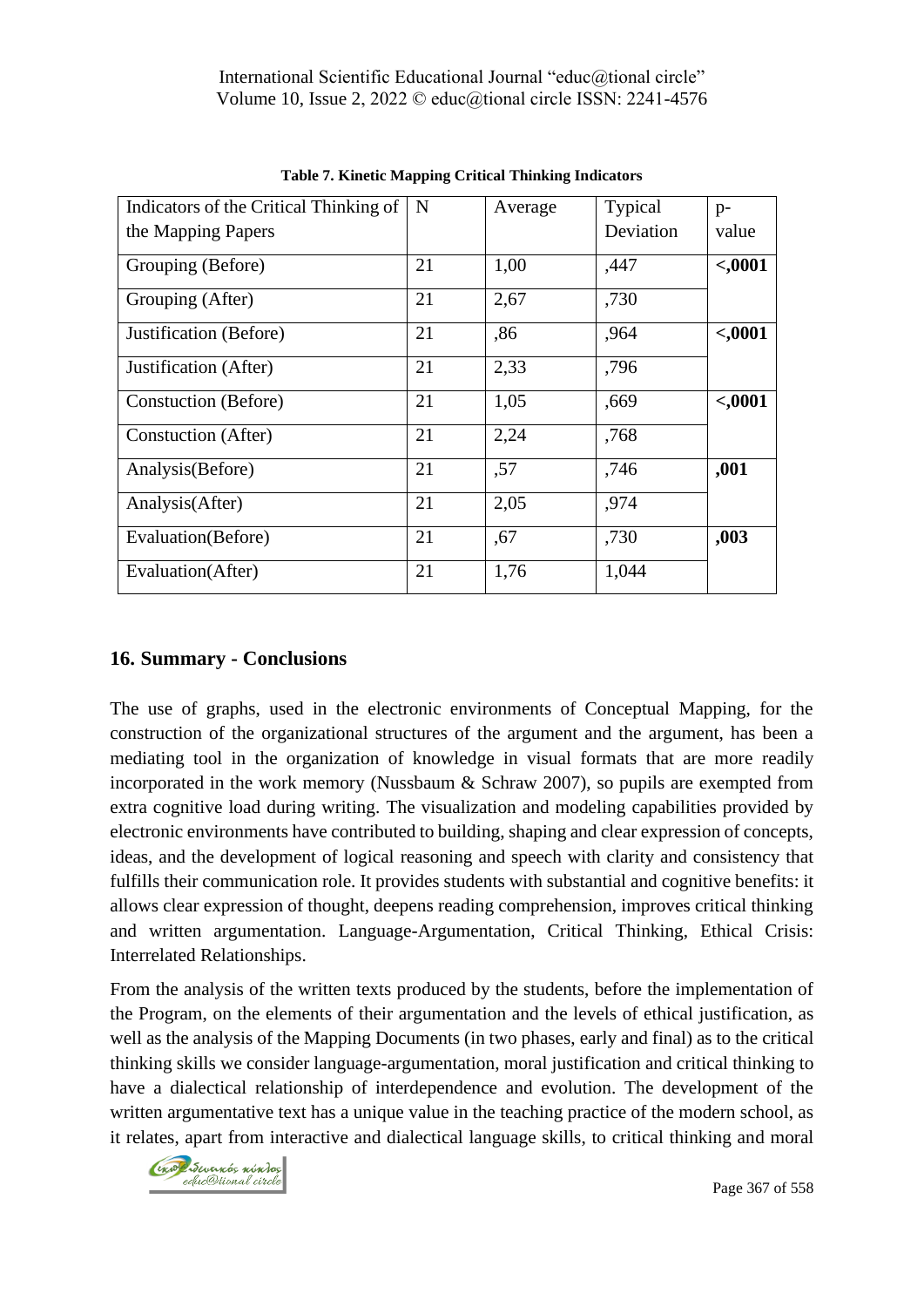judgment skills. This creates a grid of complementary skills that promotes high-level skills, both cognitive and psychosocial, that contribute to the central pursuit of education, according to Critical Giraffe Pedagogy, to the Citizenship of the individual.

The social context of the class, without ignoring the self-action of the student, influences moral development through engaging in collective negotiations of dilemma situations. Critical thinking within the social environment in which learning takes place, drives the student into the awareness of the mechanisms of language with which language constructs social reality and meanings. The learner uses the language tools that allow him to talk with himself and interact with others in the direction of building ethical knowledge. Language, as a thinker, transmits thought content more or less effectively, but at the same time it is a cultural tool that influences and shapes thought itself. Through dialogues with peers and adults who have more sophisticated reason, internalizes ethical crises and integrates them into existing ones, to develop his personal identities and then to express his or her autonomous will. The development of argumentation is borne out by logical reasoning that helps the individual to organize his knowledge and experience and to make sound justifications and judgments. The emotional side of the moral dilemma plays a key role in delivering safe conclusions, and the balanced judgment comes from the ability of logical reasoning and reasoned crises. The reason for argumentation, in order to be acceptable and balanced, must have passed through the filter of the person's critical thinking and moral value system.

Cultivation of argumentative, critical thinking and moral judgment skills is not an occasional process with established results. It is dynamic, time consuming, laborious and complex and not mechanistically acquired. It presupposes the "total" development of students 'argumentative abilities through the balanced cultivation of oral and written speech, logical-abstract ways of thinking, with the effective utilization of pupils' cognitive, cognitive, metacognitive, linguistic and metlanguage potential. The implementation of our research proposal has highlighted the difficulty of the project due to the many and complex factors involved. These factors are the dynamics of the relationships that develop in the group, the need for social and emotional development of the individual, the ability of thinking, the use of language and the moral attitude of the individual.

# **References**

- Αβούρης Ν., Καραγιαννίδης Χ. & Κόμης Β. (επιμ.), (2009).*Συνεργατική τεχνολογία*, Εκδ. Κλειδάριθμος, Αθήνα.
- Beck, N., & Fetherston, T. (2003). The effects of incorporating a word processor into a year three writing program. *Information Technology in Childhood Education Annual*, 2003(1), 139-161.
- Cope, B. & Kalantzis, M. ( 1993). *The powers of literacy: A genre approach to teaching writing*. Pittsburgh, PA: University of Pittsburgh Press.

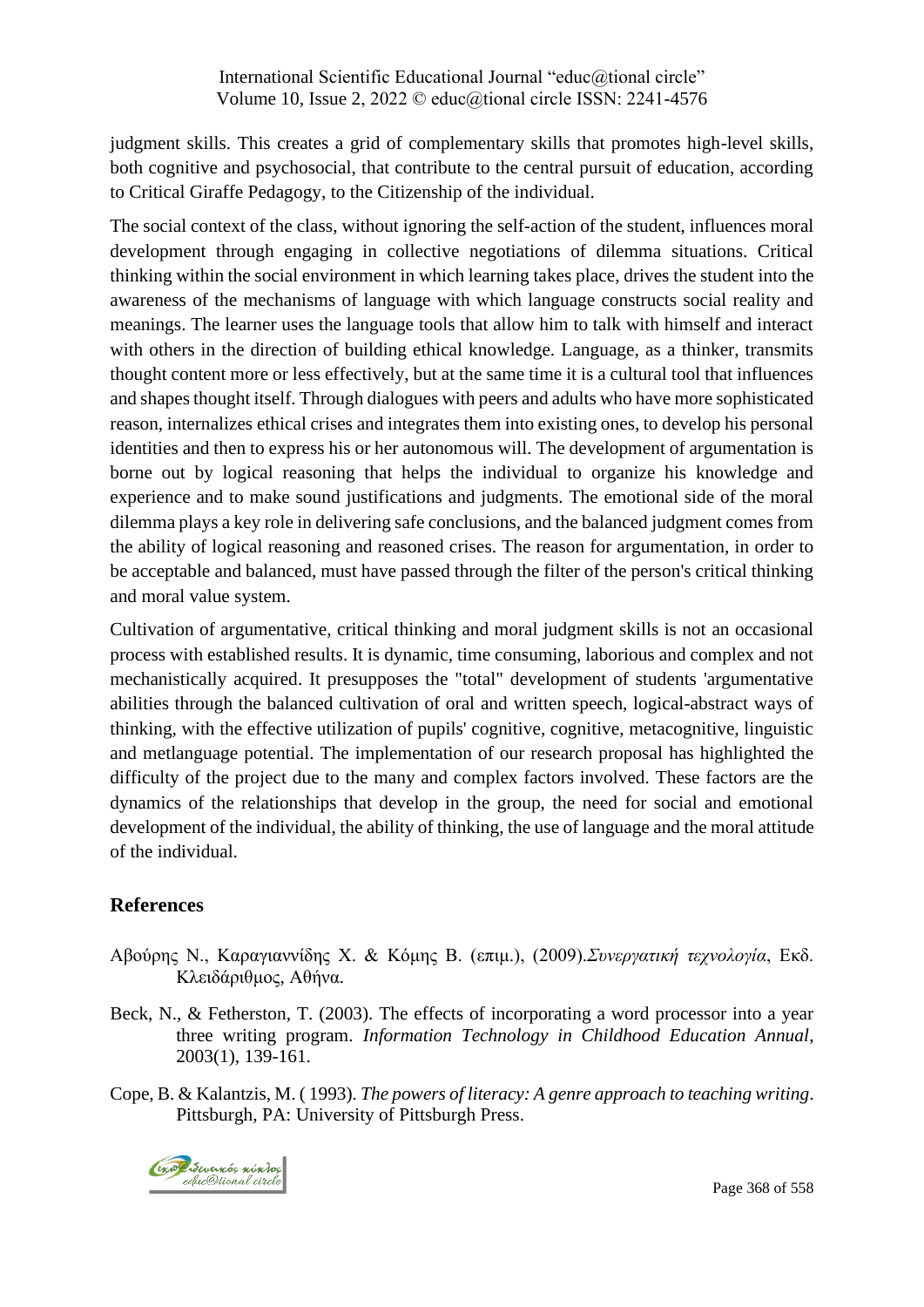- Εγγλέζου, Φ. (2011). *Η Γραφή του Επιχειρηματολογικού Λόγου στη Διδακτική του Γλωσσικού Μαθήματος στο Δημοτικό Σχολείο*. Διδακτορική Διατριβή. Παν. Ιωαννίνων, Σχολή Επιστημών Αγωγής, ΠΤΔΕ, 2011.
- Gee, J.P., (1996). *Social Linguistics and Literacies: Ideology in Discourses* (2nd edition).New York: Falmer Press
- Giroux, H.A., (1997). *Pedagogy and the Politics of Hope Theory*, *Culture and Schooling: A Critical Reader*. Colorado: Westview Press.
- Halliday, M.A.K. (1985). *An introduction to functional grammar*. London: Edward Arnold.
- Halliday, M.A.K. (1989). *Spoken and Written Language*. Oxford: Oxford University Press.Jonassen, D. H., & Reeves, T. C. (1996). Learning with technology: Using Computers as cognitive tools. In D. H. Jonassen (Ed.), *Handbook of Research on Educational Communications and Technology* (pp. 693-719). New York: Macmillan
- Kohlberg, L. (1969).Stage and sequence: The cognitive-developmental approach to socialization.In D.Goslin (ed.), *Handbook of Socialization Theory and Research*. Chicago: McNally.
- Κωστούλη, Τρ. (2005, Μάιος). Από τα προγράμματα γραμματισμού στο γραμματισμό της σχολικής τάξης: στατικοί και δυναμικοί τρόποι θεώρησης του κριτικού γραμματισμού. Ανακοίνωση στην *26<sup>η</sup> Ετήσια Συνάντηση Εργασίας*, Τομέας Γλωσσολογίας, Αριστοτέλειο Πανεπιστήμιο Θεσσαλονίκης, Θεσσαλονίκη.
- Lipman, M. (1991). *Thinking in Education*. Cambridge University Press.
- Lipponen, L., Rahikainen, M., Lallilmo, J., & Hakkarainen, K. (2003). Patterns of participation and discourse in elementary students' computer-supported collaborative learning.*Learning and Instruction*, 13, 487–509.
- Mahoney, M. (1991). *Human change processes*. New York: Basic Books.
- Μitchell, S. & Riddle, M. (2000). *Improving the Quality of Argument in Higher Education: Final Report*. Middlesex University, School of Lifelong Learning and Education
- Μαστρογιάννης, Α. (2009). Οι επεξεργαστές κειμένου ως ορθογραφικοί αρωγοί και παραγωγοί γραπτού λόγου. Στα *πρακτικά του 5ου Συνεδρίου με τίτλο: «Αξιοποίηση των Τεχνολογιών της Πληροφορίας και της Επικοινωνίας στη διδακτική πράξη*», Σύρος 15, 16, 17 Μαΐου 2009, Τόμος Α΄, σελ. 349-358
- Νάκας, Α. (2003). Προσδιοριστικά ή συνδετικά στοιχεία και κειμενικοί (ή άλλοι) δείκτες από μια διδακτική σκοπιά. *Γλωσσοφιλολογικά: Μελετήματα για τη Γλώσσα και τη Λογοτεχνία* (τ. Δ΄) Αθήνα, Επτάλοφος, σσ. 169-223
- Nussbaum, E. M. &Schraw, G. (2007). Promoting argument-counterargument integration in student's writing.*The Journal of Experimental Education*, 76(1), pp. 59-92